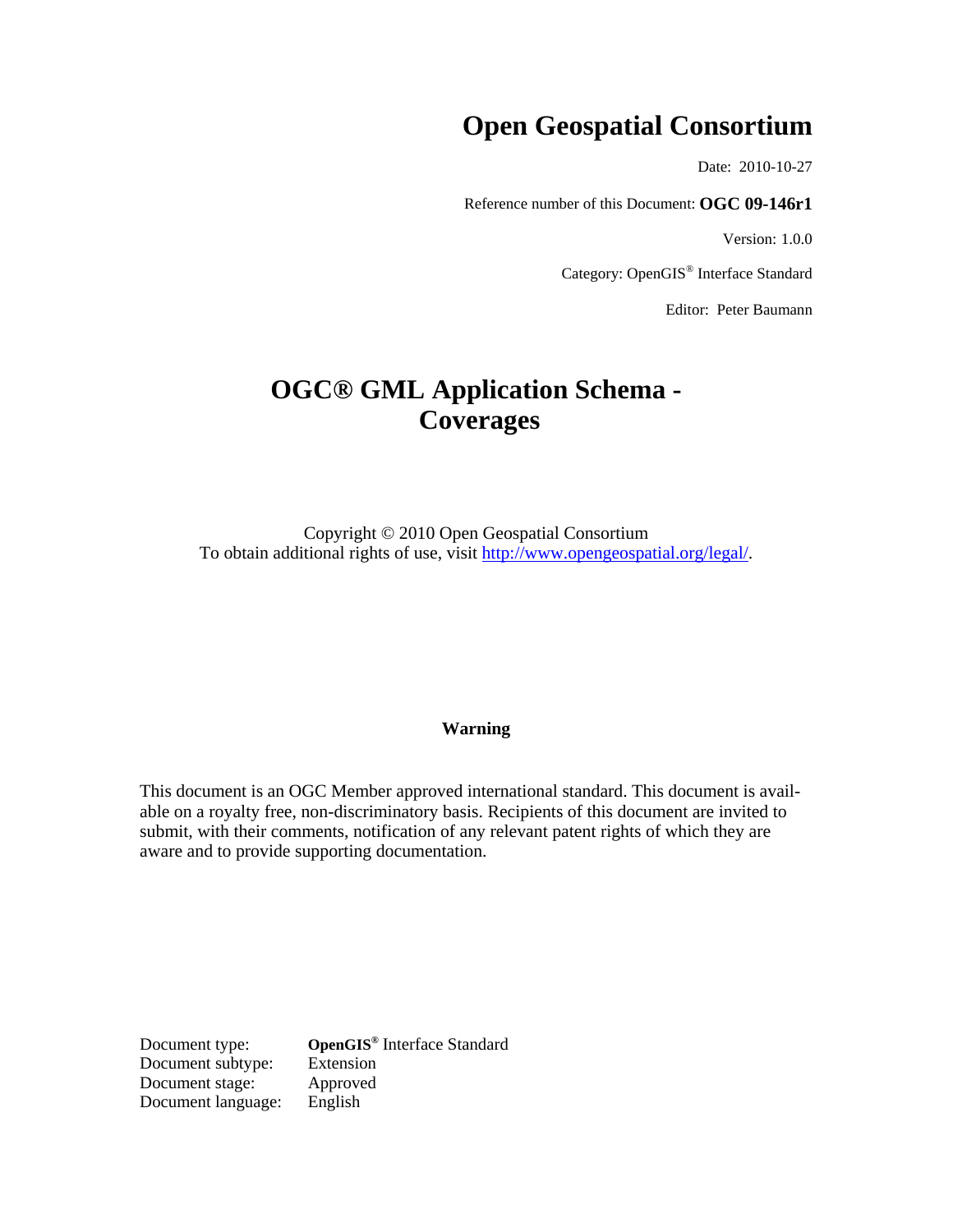# **Contents**

# Page

| 1.             |  |  |
|----------------|--|--|
| ii.            |  |  |
| iii.           |  |  |
| iv.            |  |  |
| V.             |  |  |
| vi.            |  |  |
| vii.           |  |  |
|                |  |  |
|                |  |  |
|                |  |  |
| 2              |  |  |
| 3              |  |  |
| $\overline{4}$ |  |  |
| 4.1            |  |  |
| 4.2            |  |  |
| 5 <sup>1</sup> |  |  |
| 5.1            |  |  |
| 5.2            |  |  |
| 5.3            |  |  |
| 6              |  |  |
| 6.1            |  |  |
| 6.2            |  |  |
| 6.3            |  |  |
| 6.4            |  |  |
| 6.5            |  |  |
| 6.6            |  |  |
| 6.6.1          |  |  |
| 6.6.2          |  |  |
| 6.6.3          |  |  |
| 6.6.4          |  |  |
| 6.6.5          |  |  |
| 6.6.6          |  |  |
| 6.6.7          |  |  |
| 6.6.8          |  |  |
| 6.6.9          |  |  |
| 6.7            |  |  |
|                |  |  |
|                |  |  |
| A.1            |  |  |
| A.1.1          |  |  |
|                |  |  |
| A.1.3          |  |  |
| A.1.4          |  |  |
| A.1.5          |  |  |
|                |  |  |
| A.1.6          |  |  |
| A.1.7          |  |  |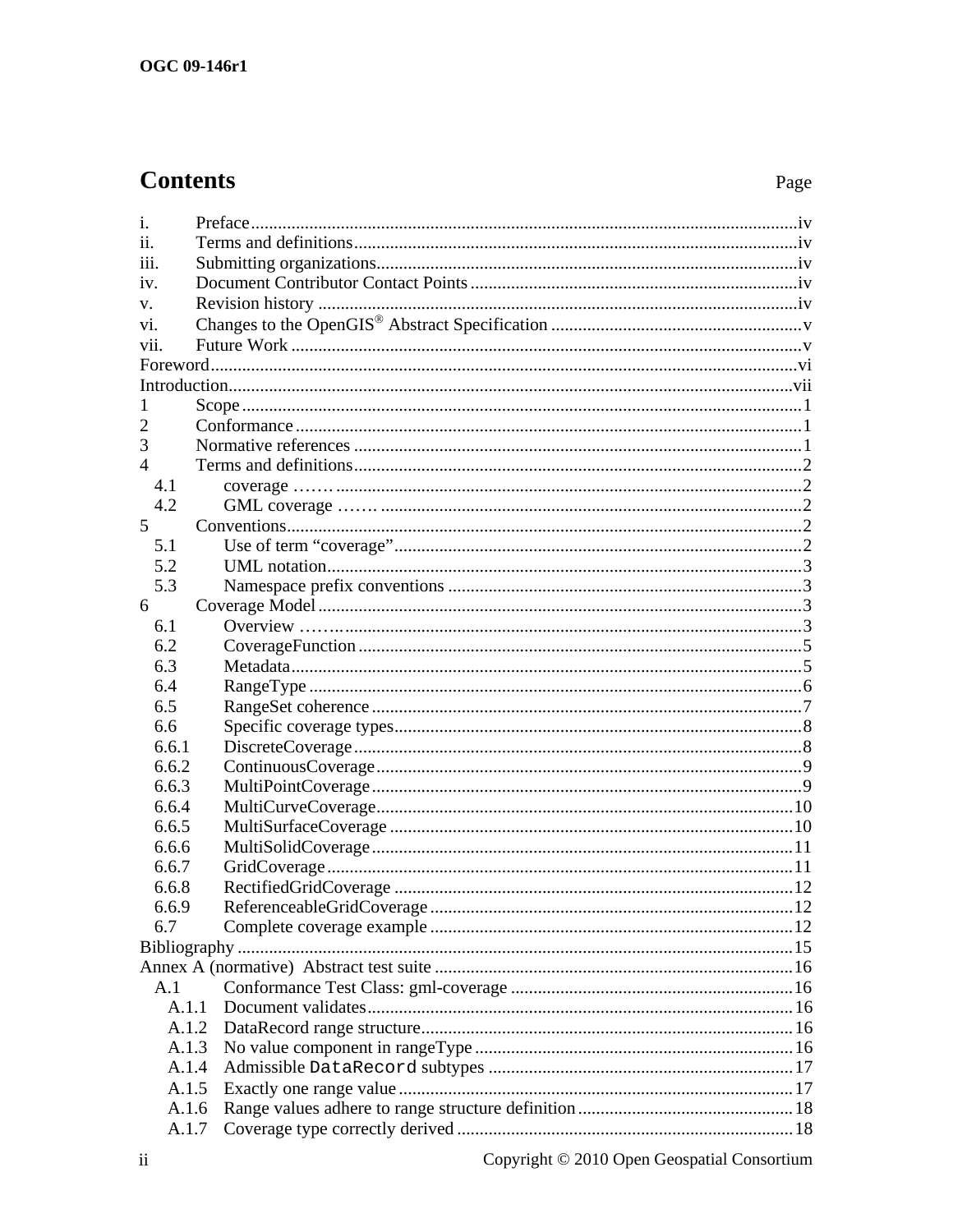# **Tables** Page

| Table 1 |  |
|---------|--|
| Table 2 |  |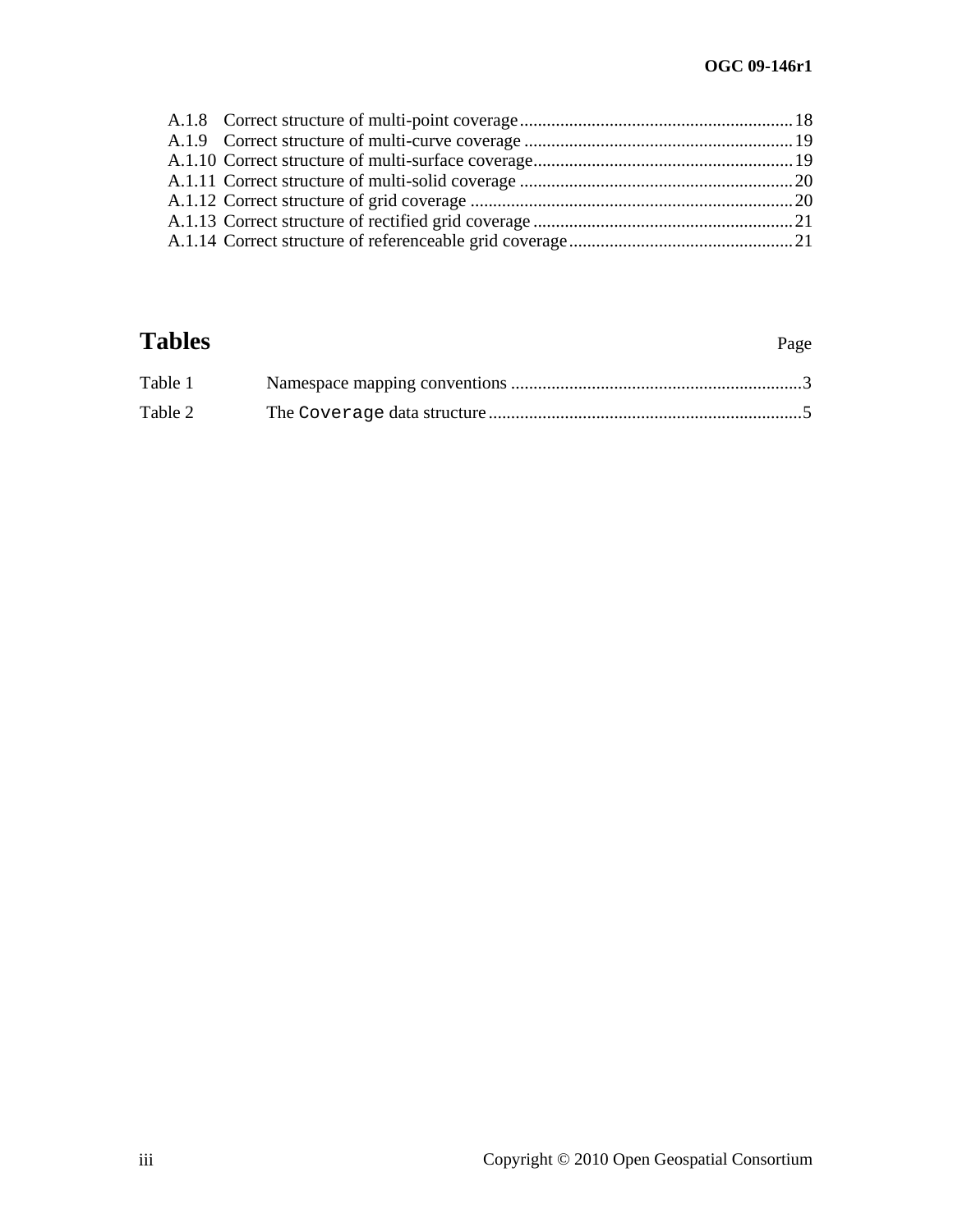# <span id="page-3-0"></span>**i. Preface**

This document specifies a GML coverage structure extending the definition of GML 3.2.1 [07-036] in a compatible way.

The main change extending GML is the addition of one mandatory component, rangeType, to the Coverage definition of GML 3.2.1 to provide a concise description of the coverage range value definition.

This enhanced coverage type is used, for example, by the Web Coverage Service (WCS) Standard [\[1\]](#page-21-1) version 2.0 and higher, but is independent from WCS service. This augmented coverage structure can serve a wide range of coverage application domains and service types, thereby contributing to harmonization and interoperability.

# **ii. Terms and definitions**

This document uses the specification terms defined in Subclause 5.3 of [OGC 06-121r9], which is based on the ISO/IEC Directives, Part 2, Rules for the structure and drafting of International Standards. In particular, the word "shall" (not "must") is the verb form used to indicate a requirement to be strictly followed to conform to this standard.

# **iii. Submitting organizations**

The following organizations have submitted this Implementation Specification to the Open Geospatial Consortium, Inc.:

- Jacobs University Bremen EOX IT Services GmbH
- National Center for Atmospheric Research (NCAR)
- 
- PCI Geomatics Inc. (NERC)
- 
- 
- Spot Image
- BAE Systems C3I Systems
- Oracle USA Natural Environment Research Council
- ERDAS, Inc. George Mason University

# **iv. Document Contributor Contact Points**

| <b>Name</b>   | <b>Organization</b>       |
|---------------|---------------------------|
| Peter Baumann | Jacobs University Bremen, |
|               | rasdaman GmbH             |

# **v. Revision history**

| Date       | <b>Release</b> | Author                                  | <b>Paragraph modified</b> | <b>Description</b> |
|------------|----------------|-----------------------------------------|---------------------------|--------------------|
| 2009-11-08 |                | Peter Baumann.<br>Andrei Aiordachioaie. | AШ                        | Created            |
|            |                | Jinsongdi Yu                            |                           |                    |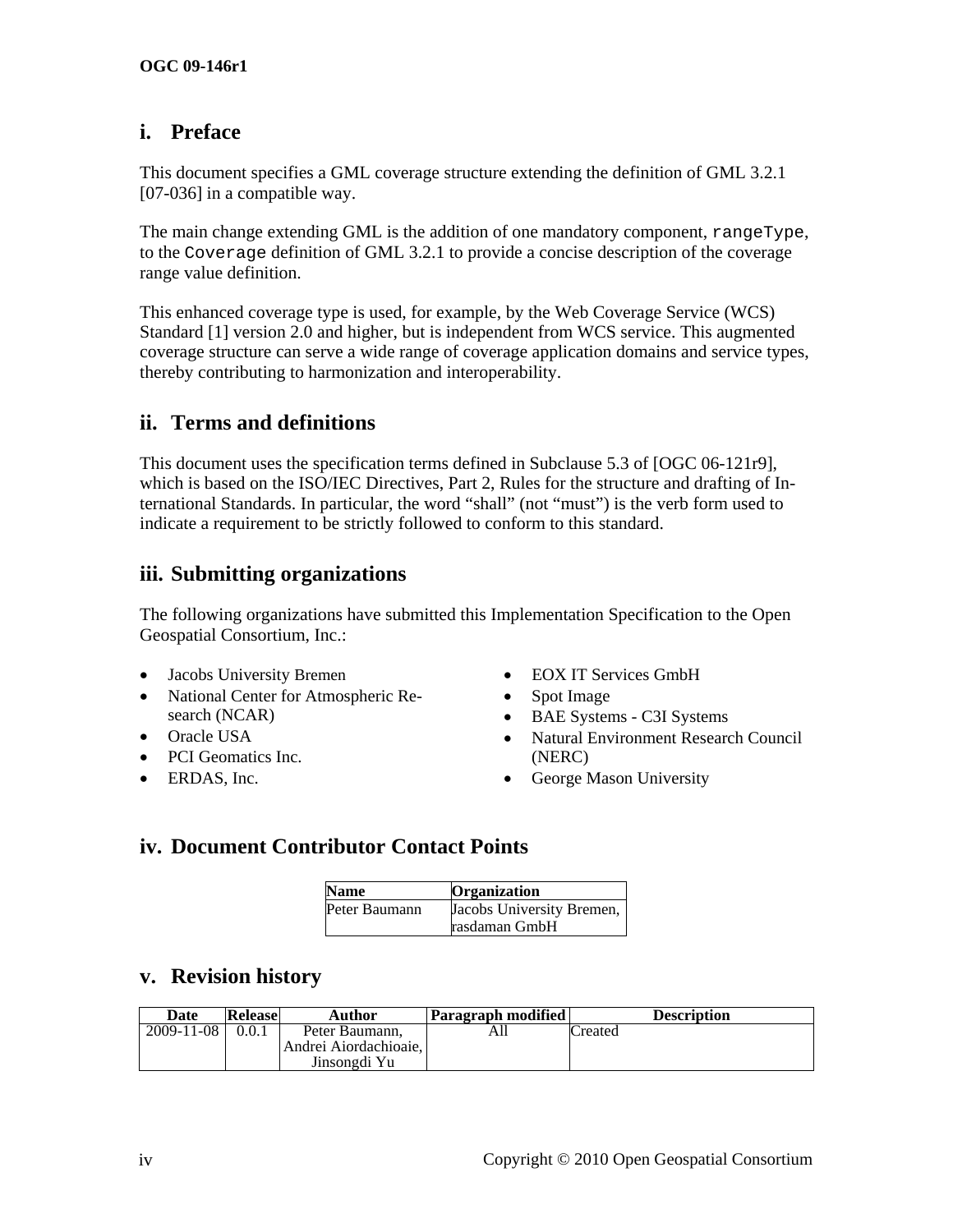# <span id="page-4-0"></span>**vi. Changes to the OpenGIS**® **Abstract Specification**

The OpenGIS® Abstract Specification does not require any changes to accommodate the technical contents of this (part of this) document.

# **vii. Future Work**

In collaboration with the GML Standard Working Group it is foreseen to rationalize between Application Schema and the coverage schema in GML 4.0.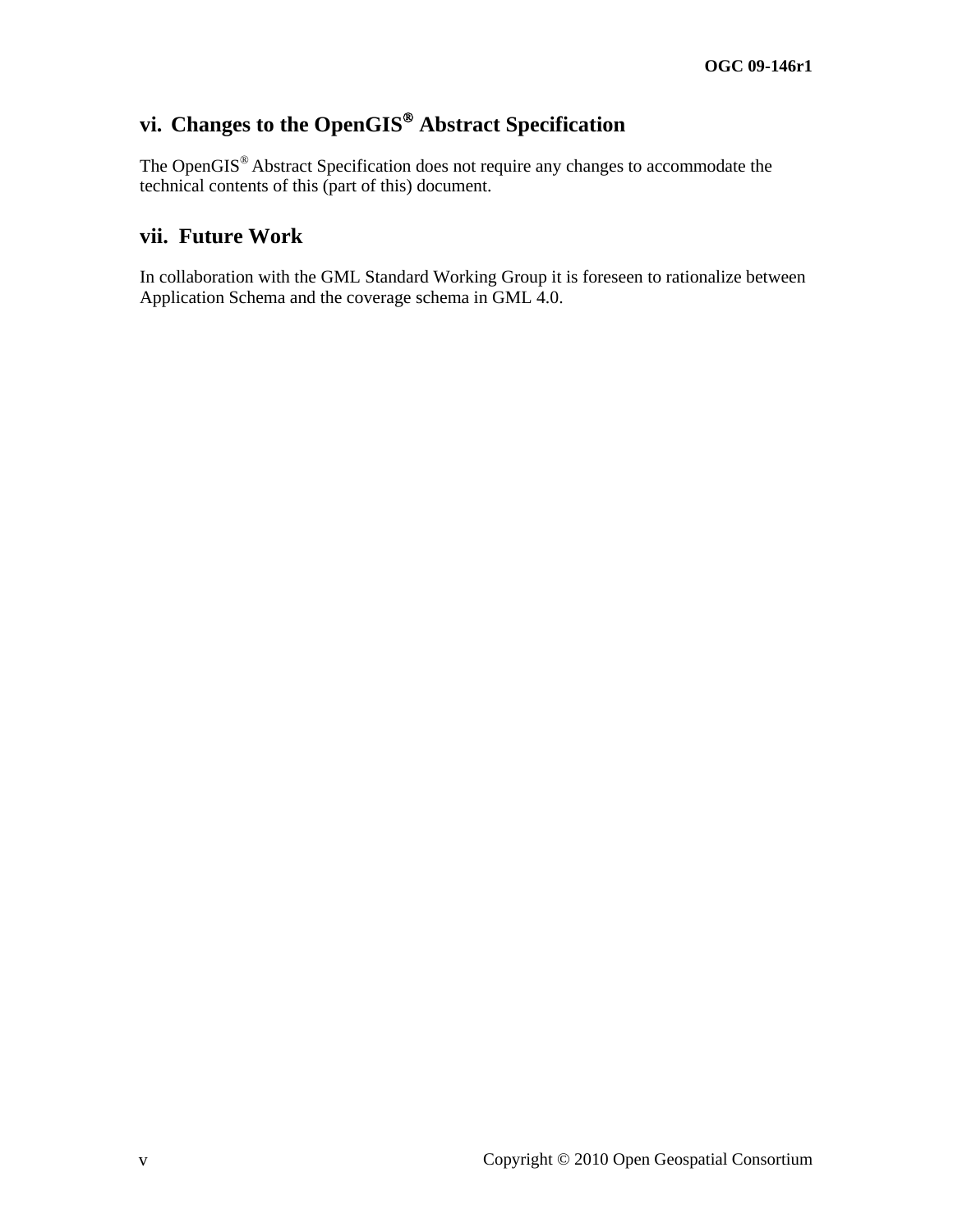# <span id="page-5-0"></span>**Foreword**

Some of the elements of this document may be the subject of patent rights. Open Geospatial Consortium Inc. shall not be held responsible for identifying any such patent rights.

*Attention is drawn to the possibility that some of the elements of this document may be the subject of patent rights. The Open Geospatial Consortium Inc. shall not be held responsible for identifying any or all such patent rights.* 

*Recipients of this document are requested to submit, with their comments, notification of any relevant patent claims or other intellectual property rights of which they may be aware that might be infringed by any implementation of the standard set forth in this document, and to provide supporting documentation*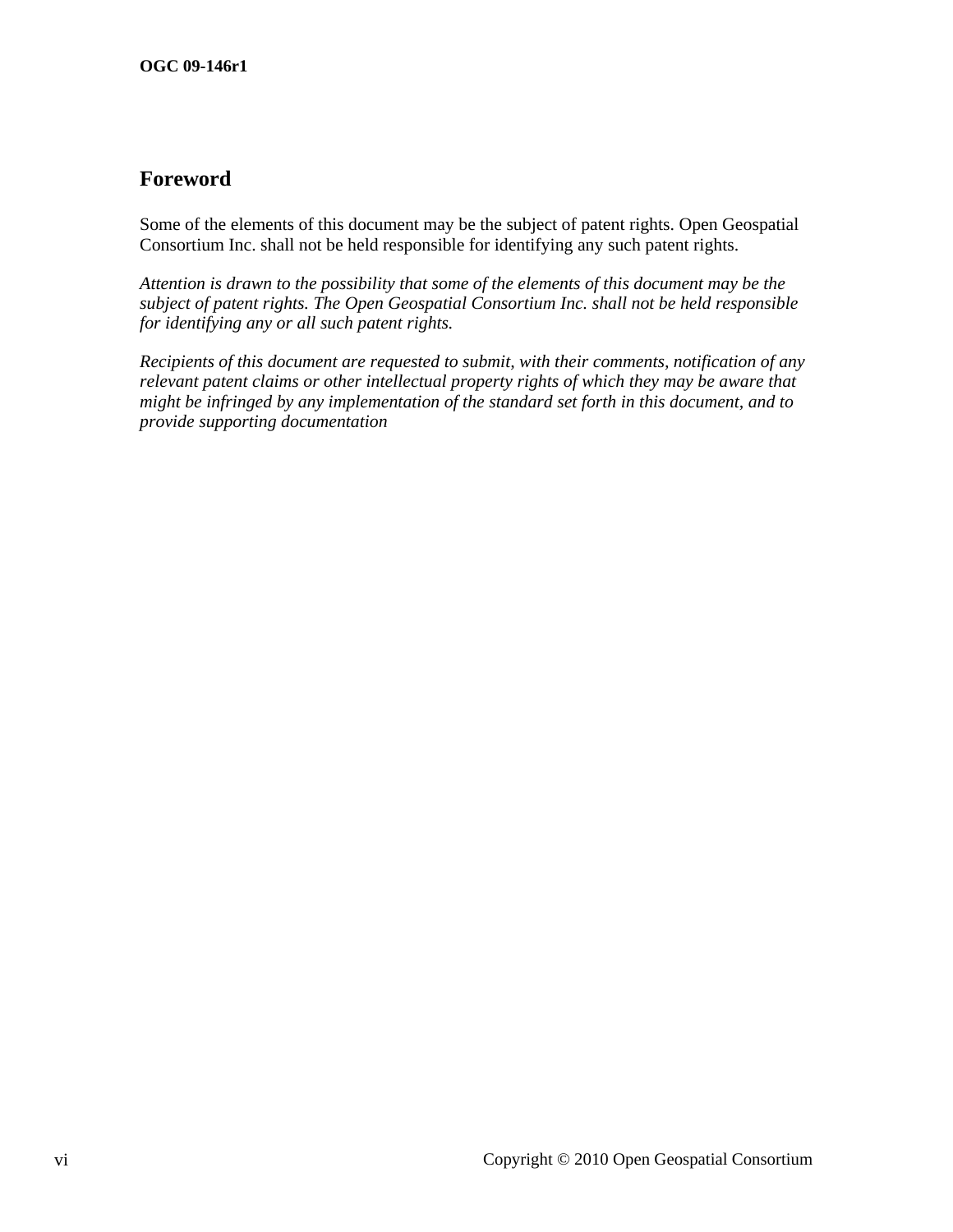# <span id="page-6-0"></span>**Introduction**

Coverages represent digital geospatial information representing space/time-varying phenomena. OGC Abstract Topic 6 [OGC 07-011] – which is identical to ISO 19123 – defines an abstract model of coverages. Coverage instances may be encoded using the Geography Markup Language (GML) 3.2 [07-036], an XML grammar written in XML Schema for the description of application schemas as well as the transport and storage of geographic information.

However, the definition contained in GML 3.2.1 has turned out to not contain sufficient information to describe coverage instances in a flexible, interoperable, and harmonized manner. To remedy this, this document defines a GML Application Schema for coverages by applying the following enhancements to the GML 3.2.1 Coverage data type:

- A mandatory element rangeType has been added to carry information about the range value data structure of a Coverage.
- The property coverageFunction, which in GML 3.2.1 [OGC 07-036] is associated with every subtype of Coverage, is moved up into AbstractCoverage in the coverage type hierarchy of the standard on hand. This semantic-preserving modification does not impact instance documents.
- A metadata hook has been added which allows definition of application specific supplementary information to be transported with a coverage.
- The grid coverage types are subtypes of AbstractCoverage rather than being subtypes of DiscreteCoverage as in GML 3.2.1 [OGC 07-036].

This is a strict extension: no existing part of the GML 3.2.1 [OGC 07-036] Coverage is changed in its syntax, nor in its semantics.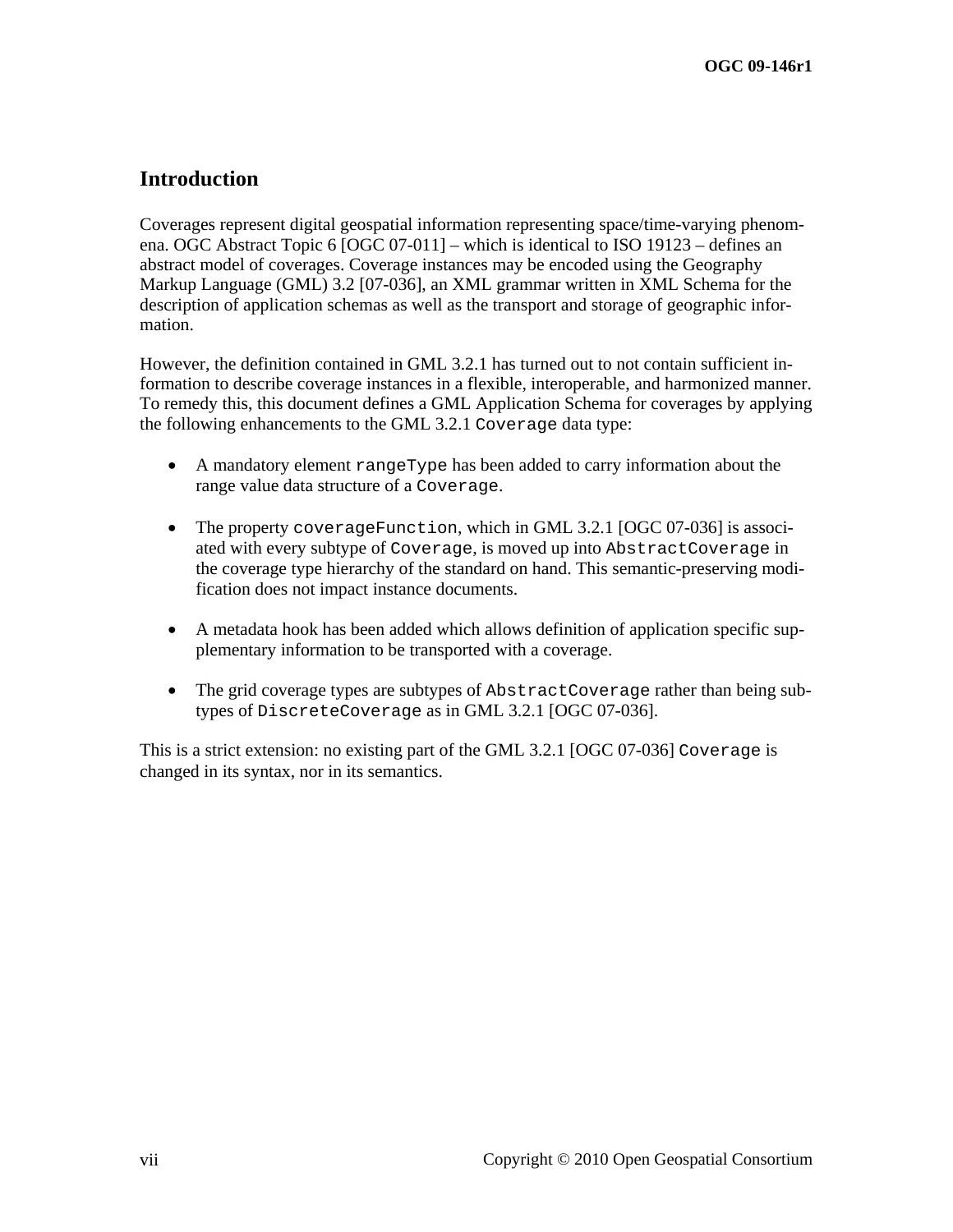# <span id="page-7-0"></span>**OGC® GML Application Schema - Coverages**

# **1 Scope**

This document specifies the GML coverage structure to be used by OGC standards.

# **2 Conformance**

Standardisation target of this document are concrete **coverage instance documents**, as generated by some service and/or consumed by some client.

This document establishes a single requirements class, *gml-coverage*, of URI <http://www.opengis.net/spec/GMLCOV/1.0/req/gml-coverage>with a single pertaining conformance class, *gml-coverage,* of URI [http://www.opengis.net/spec/GMLCOV/1.0/conf/gml](http://www.opengis.net/spec/GMLCOV/1.0/conf/gml-coverage)[coverage](http://www.opengis.net/spec/GMLCOV/1.0/conf/gml-coverage). Requirements and conformance test URIs defined in this document are relative to [http://www.opengis.net/spec/GMLCOV/1.0/.](http://www.opengis.net/spec/GMLCOV/1.0/)

Annex A lists the conformance tests which shall be exercised on any software artefact claiming to implement this Application Schema.

### **3 Normative references**

This *OGC GML Application Schema for Coverages* standard consists of the requirements defined in this document and an XML Schema including Schematron constraints. The complete specification is identified by OGC URI <http://www.opengis.net/spec/GMLCOV/1.0>, the document has OGC URI<http://www.opengis.net/doc/AppSchema/GMLCOV/1.0>.

The complete standard is available for download from http://www.opengeospatial.net/standards/gmlcov. Additionally, the XML Schema is posted online at http://schemas.opengis.net/gmlcov/1.0 as part of the OGC schema repository. In the event of a discrepancy between bundled and schema repository versions of the XML Schema files, the schema repository shall be considered the normative reference.

The following normative documents contain provisions (conformance classes) that, through reference in this text, constitute provisions of this specification. For dated references, subsequent amendments to, or revisions of, any of these publications do not apply. For undated references, the latest edition of the normative document referred to applies.

#### OGC 07-011 *Abstract Specification Topic 6: The Coverage Type and its Subtypes*, version 7.0 (identical to ISO 19123:2005)

Conformance classes used:

- Simple coverage interface
- Discrete coverage interface
- Thiessen polygon coverage interface
- Quadrilateral grid coverage interface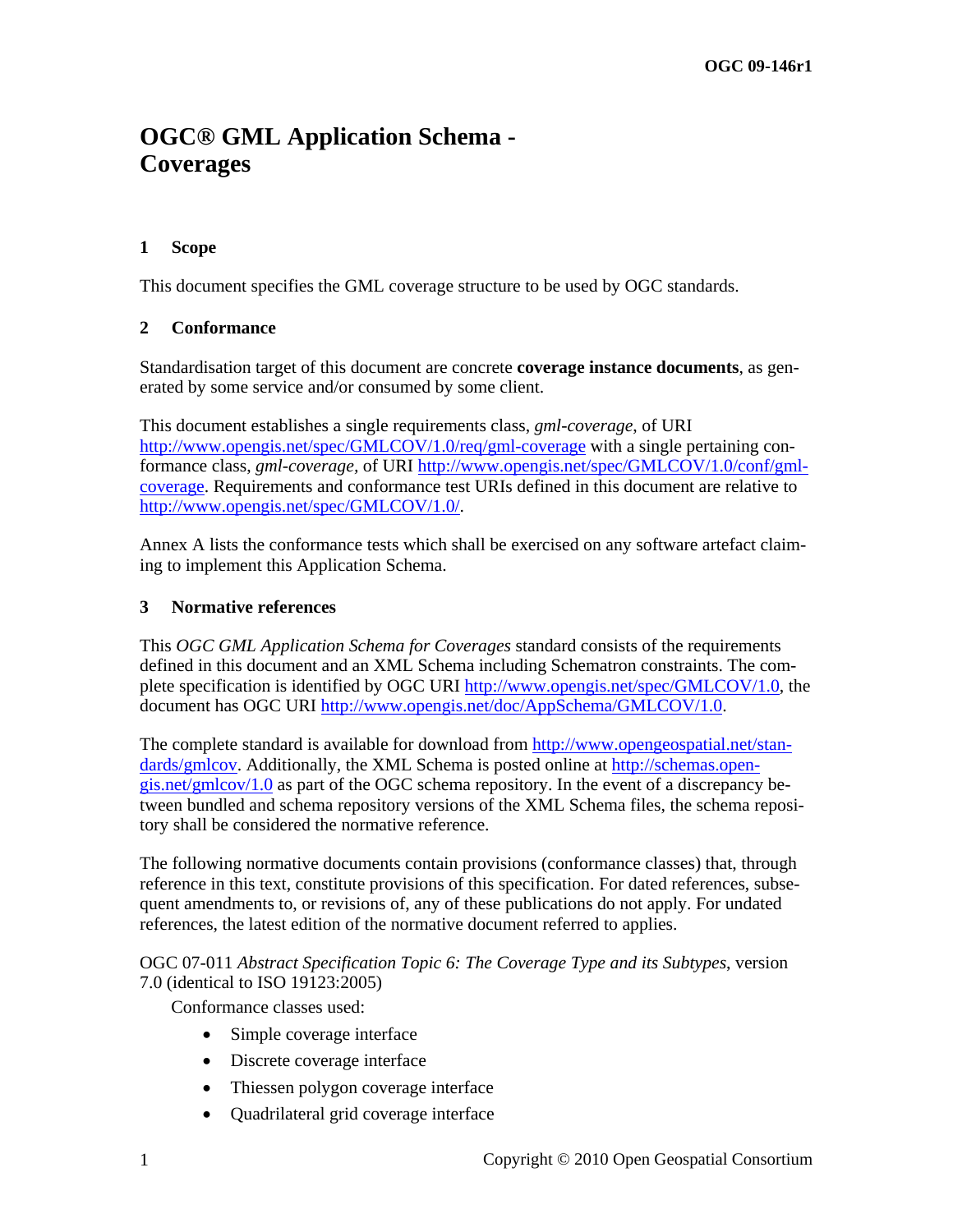- <span id="page-8-0"></span>• Hexagonal grid coverage interface
- TIN coverage interface
- Segmented curve coverage interface
- Discrete coverage interchange
- Thiessen polygon coverage interchange
- Quadrilateral grid coverage interchange
- Hexagonal grid coverage interchange
- TIN coverage interchange
- Segmented curve coverage interchange

#### OGC 07-036, *Geography Markup Language (GML) Encoding Standard*, version 3.2.1 Conformance classes used:

- GML application schemas defining coverages
- GML documents

# OGC 08-094, *OGC® SWE Common Data Model Encoding Standard*, version 2.0

Conformance classes used:

- Core
- UML models
- XML Schema

# **4 Terms and definitions**

For the purposes of this document, the terms and definitions given in the above references apply. In addition, the following terms and definitions apply.

# **4.1 coverage …….**

feature that acts as a function to return values from its range for any direct position within its spatiotemporal domain [OGC 07-011]

# **4.2 GML** coverage

feature which is a subclass (specialization) of a Coverage as defined in the GML Application Schema for Coverages [OGC 09-146r1]

# **5 Conventions**

# **5.1 Use of term "coverage"**

The definition of "coverage" in Subclause 4.1 is the generic one provided by Abstract Topic 6 [OGC 07-011]. The term "GML coverage" is coined to denote the concrete data structure defined in the document on hand, relying on GML 3.2.1 [OGC 07-036] and SWE Common 2.0 [OGC 08-094].

For the remainder of this document, "coverage" shall be understood as a shorthand for "GML coverage" unless explicitly stated otherwise.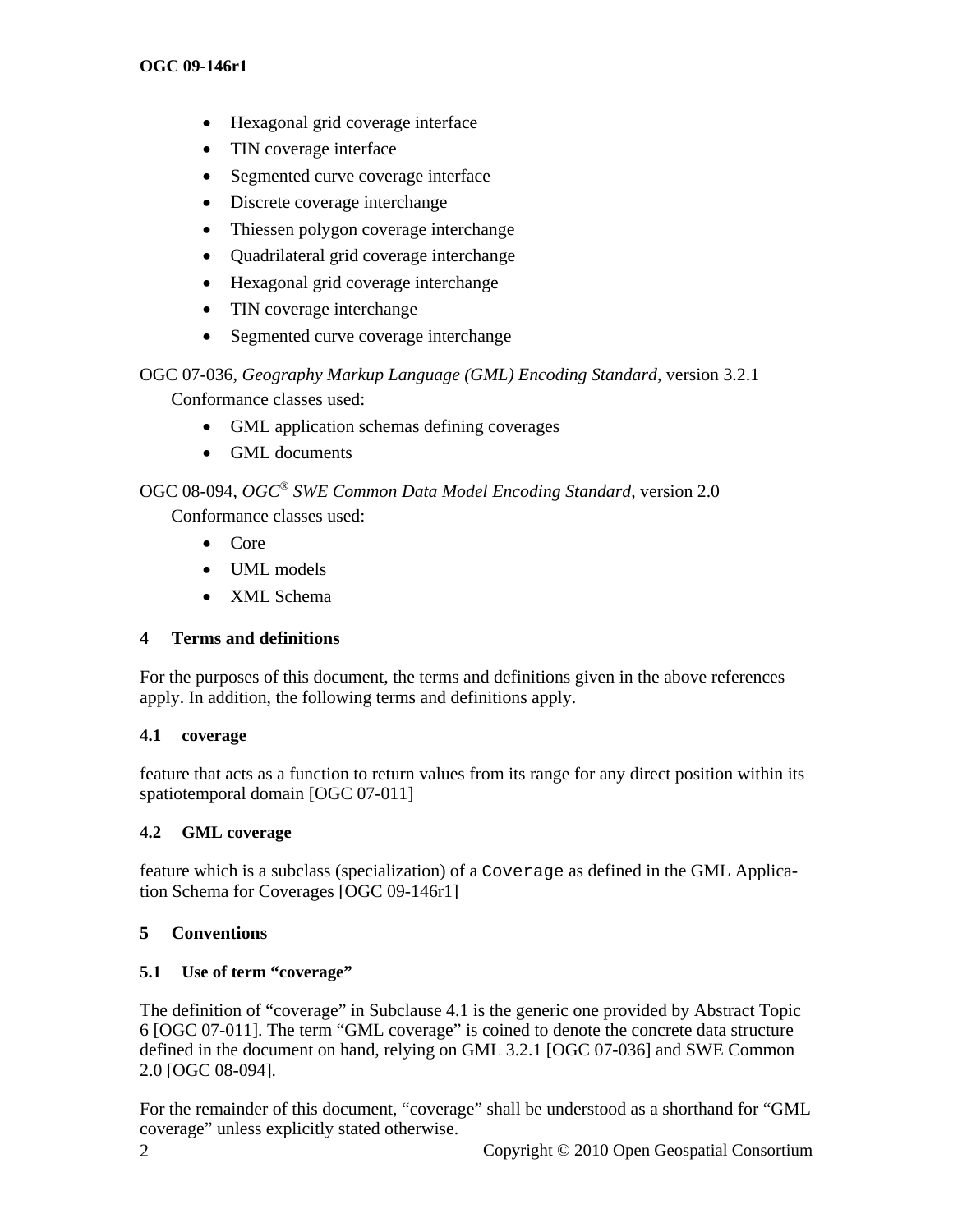# <span id="page-9-0"></span>**5.2 UML notation**

All the diagrams that appear in this specification are presented using the Unified Modeling Language (UML) static structure diagram, as described in Subclause 5.2 of OGC Web Service Common [OGC 06-121r9]. Further, the following conventions hold:

- UML elements having a package name of GML are those defined in the UML model of GML 3.2.1 [OGC 07-036].
- UML elements having a package name of "SWE Common" are those defined in the UML model of SWE Common 2.0 [OGC 08-094].
- UML elements not qualified with a package name are those defined in this Application Schema.

# **5.3 Namespace prefix conventions**

The namespace prefixes used in this document are **not** normative and are merely chosen for convenience; they may appear in examples without being formally declared, and have no semantic significance. The namespaces to which the prefixes correspond are normative, however.

| Prefix | <b>Namespace URI</b>              | <b>Description</b>                              |
|--------|-----------------------------------|-------------------------------------------------|
| gml    | http://www.opengis.net/gml/3.2    | GML 3.2.1                                       |
| swe    | http://www.opengis.net/swe/2.0    | SWE Common 2.0                                  |
| gmlcov | http://www.opengis.net/gmlcov/1.0 | <b>GML</b> Application Schema for Coverages 1.0 |

**Table 1 Namespace mapping conventions** 

# **6 Coverage Model**

This Clause specifies the changes over the GML 3.2.1 coverage model and the components adopted from the SWE Common data model.

# **6.1 Overview**

In GML 3.2.1, all coverage types are derived from the abstract Coverage data type. This structure contains a domainSet describing the coverage's domain and a rangeSet component containing the range values ("pixels", "voxels") of the coverage. This Application Schema extends GML 3.2.1 [OGC 07-036] class Coverage with two components, rangeType and metadata.

• The rangeType element describes the coverage's range set data structure. A range value often consists of one or more fields (in remote sensing also referred to as *bands*  or *channels*), however, much more general definitions are possible. Range value structure description is based on the SWE Common [OGC 08-094] DataRecord.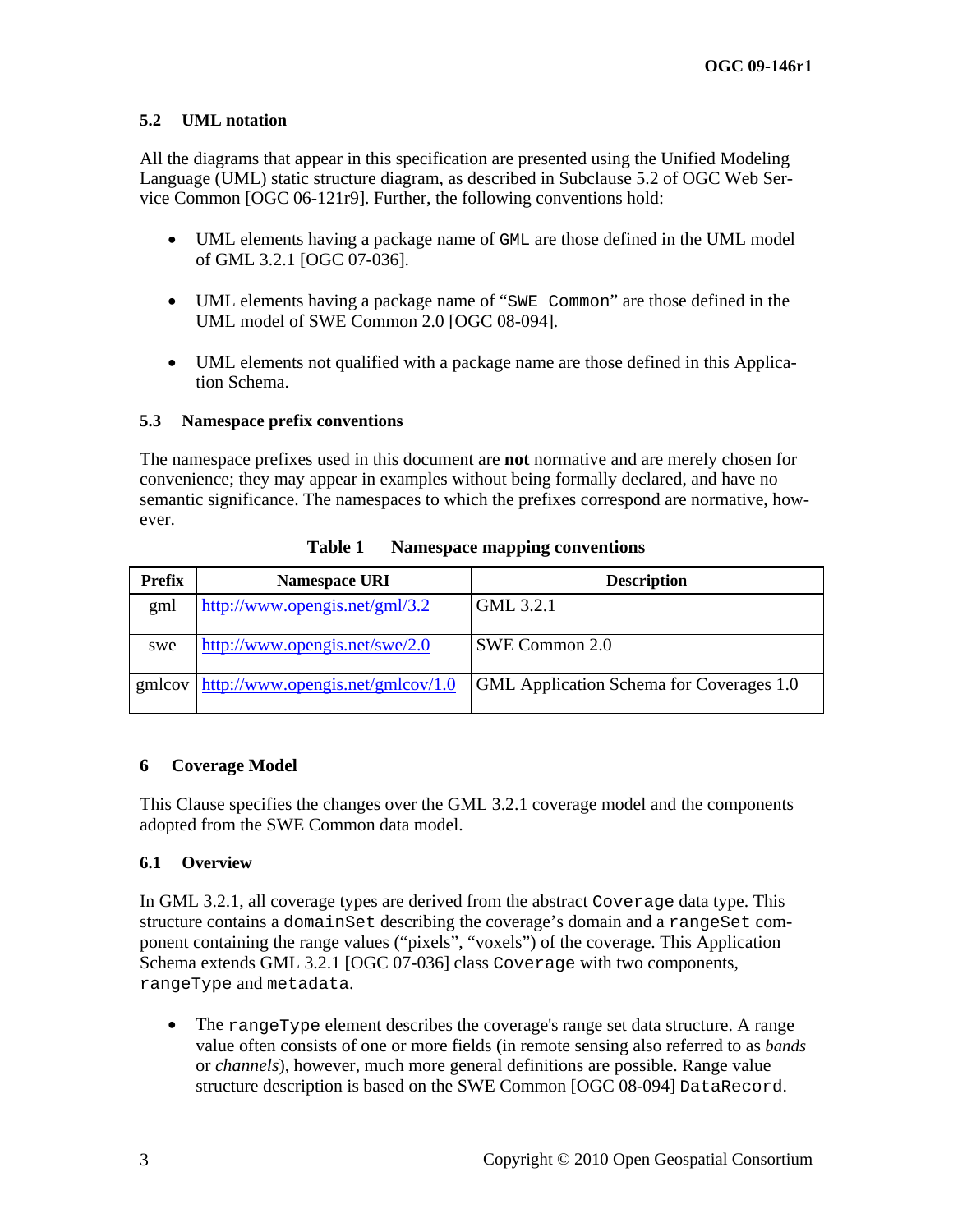• The abstract coverage definition is augmented with an extensible slot for metadata. The intended use is to define concrete metadata structures and their semantics in extensions or application profiles.

The following changes apply over the GML 3.2.1 [OGC 07-036] specification:

• The property coverageFunction, which in GML 3.2.1 [OGC 07-036] is associated with every subtype of Coverage, is moved up into Coverage in the coverage type hierarchy of the standard on hand.

NOTE This way, the coverage function is available in any subtype of Coverage. This serves to prepare for continuous coverages, like in the case described next.

• The grid coverage types are subtypes of Coverage rather than being subtypes of DiscreteCoverage as in GML 3.2.1 [OGC 07-036].

NOTE This allows representing not only discrete grid coverages, but also continuous coverages by using grids for the reference points in conjunction with a coverage function defining interpolation.

No further changes over GML 3.2.1 [OGC 07-036] are made in this document. In particular, no pre-existing component changes its semantics.



**Figure 1: The Coverage structure**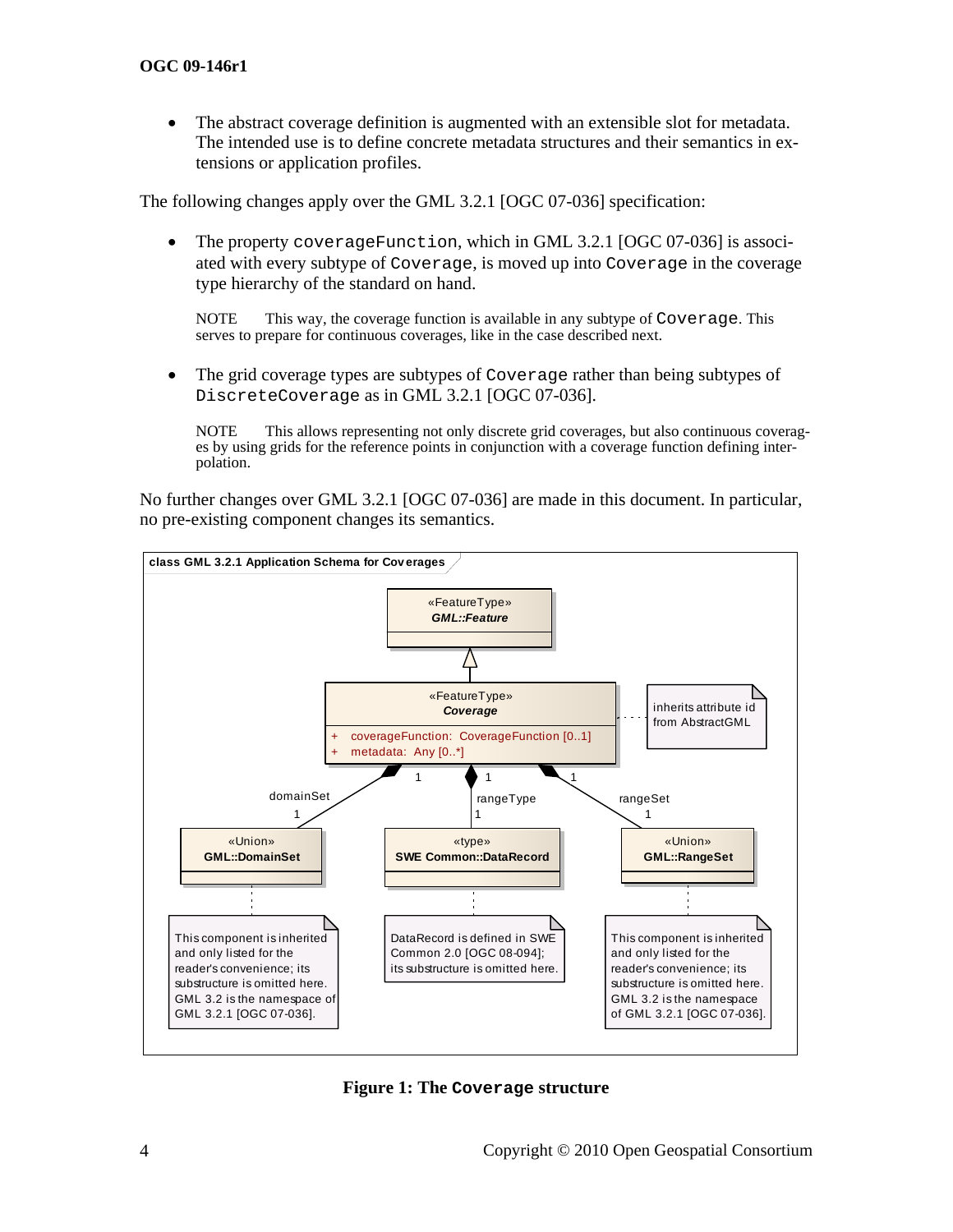<span id="page-11-0"></span>For the standard on hand, Coverage shall always refer to the definition of this Application Schema and *not* to the GML definition of the same name, unless explicitly stated otherwise.

Figure 1 shows the UML diagram pertaining to this Application Schema.

#### <span id="page-11-2"></span>**Requirement 1 /req/gml-coverage/structural-adherence:**

Any XML document instantiating a concrete subtype of Coverage **shall** conform with the UML diagram in Figure 1, with [Table 2](#page-11-1), and with the XML schema defined as part of this standard.

<span id="page-11-1"></span>

| <b>Name</b>           | <b>Definition</b>                                                                                      | Data type                         | <b>Multiplicity</b>        |
|-----------------------|--------------------------------------------------------------------------------------------------------|-----------------------------------|----------------------------|
| coverage-<br>Function | GML 3.2.1 coverage function to<br>describe how range values at cov-<br>erage locations can be obtained | $GML:$ :<br>Coverage-<br>Function | Zero or one<br>(optional)  |
| metadata              | Application specific metadata                                                                          | Any                               | Zero or more<br>(optional) |
| domainSet             | GML 3.2.1 Definition of coverage<br>domain                                                             | $GML:$ :<br>DomainSet             | <b>One</b><br>(mandatory)  |
| rangeType             | Structure definition of the cover-<br>age range values                                                 | $SWE$ : :<br>DataRecord           | <b>One</b><br>(mandatory)  |
| rangeSet              | GML 3.2.1 Coverage range values                                                                        | $GML:$ :<br>RangeSet              | One (mandatory)            |

**Table 2 The Coverage data structure** 

NOTE 1 The optional element  $\text{cm1: Envelope}$  serves to establish a bounding box of the coverage on hand. For a purely spatial coverage, gml:Envelope is appropriate. In case the coverage also has a spatial axis, gml:Envelope can be substituted by a gml:EnvelopeWithTimePeriod; in case of a purely temporal coverage, spatial dimension in gml:EnvelopeWithTimePeriod will be zero.

NOTE 2 UML data type Any is used here with the same meaning as  $XML$ 's  $xsd:$  any, which does not have a direct equivalent in UML.

NOTE 3 Following the GML pattern described in [OGC 07-036], on GML level SWE:: Data-Record is linked to rangeType via an association SWE::DataRecordPropertyType.

#### **6.2 CoverageFunction**

The coverageFunction component is identical in its syntax and meaning to the coverage-Function element defined in GML [OGC 07-036] Subclause 19.3.11.

#### **6.3 Metadata**

The metaData component is a carrier for any kind of application dependent metadata. Hence, no requirements are imposed here.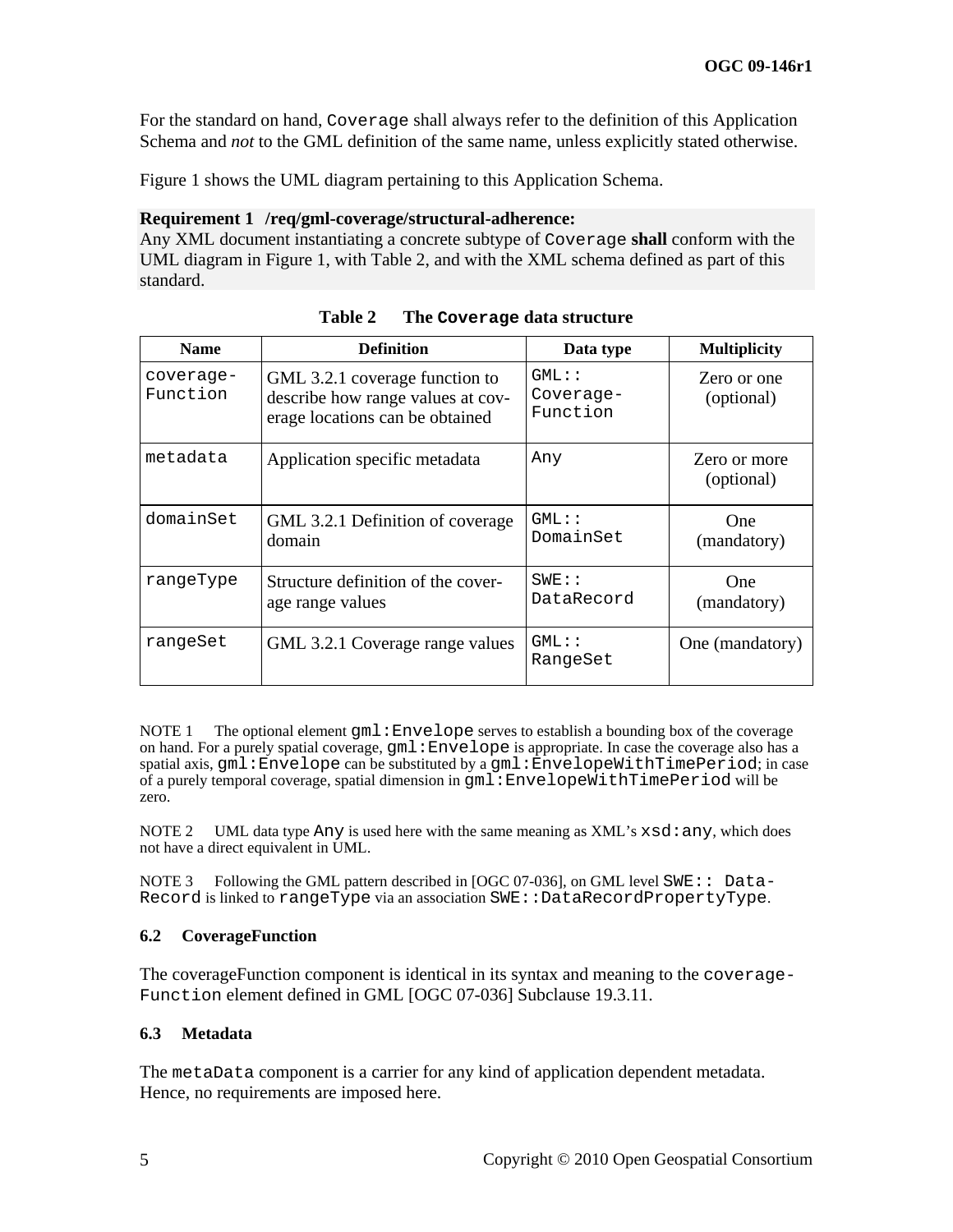# <span id="page-12-0"></span>**6.4 RangeType**

The rangeType component adds a structure description and technical metadata required for an appropriate (however, application independent) understanding of a coverage. For this structure description, the SWE Common DataRecord is used.

### <span id="page-12-1"></span>**Requirement 2 /req/gml-coverage/dataRecord:**

The range type component of a coverage **shall** conform with the DataRecord of SWE Common [OGC 08-094].

**Dependency:** [OGC 08-094] Clause 7 ([http://www.opengis.net/doc/SWE/2.0/clause/7\)](http://www.opengis.net/doc/SWE/2.0/clause/7), [OGC 08-094] Clause 8 ([http://www.opengis.net/doc/SWE/2.0/clause/8\)](http://www.opengis.net/doc/SWE/2.0/clause/8),

NOTE Following GML patterns the swe: DataRecord is linked into  $qmlwcs:Abstract-$ CoverageType via swe:DataRecordPropertyType.

Atomic data types available for range values are those given by the SWE Common data type AbstractSimpleComponent. As a range structure contains only structure definitions, but not the values themselves (these sit in the coverage range set component), the optional AbstractSimpleComponent component value is suppressed in coverages.

#### <span id="page-12-2"></span>**Requirement 3 /req/gml-coverage/no-value-in-rangeType:**

For all SWE Common AbstractSimpleComponent subtypes in a range type structure, instance multiplicity of the value component **shall** be zero.

NOTE Following [OGC 08-094], omission of the value component implies that in a DataArray there is no encoding component either.

Range values can be structured as records or arrays. Both structuring principles can be nested (and mixed) to any depth for a concrete coverage range structure definition.

# <span id="page-12-3"></span>**Requirement 4 /req/gml-coverage/record-or-dataArray:**

Wherever the SWE Common XML schema allows an AbstractDataComponent in a coverage range structure the concrete instance **shall** be one of the AbstractDataComponent subtypes DataRecord and DataArray.

NOTE In particular, these AbstractDataComponent subtypes are not allowed in range structures: DataChoice, Vector, Matrix.

Within a DataRecord contained in a concrete range structure, each of its record components is locally uniquely identified by the record component's field attribute, in accordance with the "soft-typing" property introduced by SWE Common.

Example The following XML fragment represents a valid range structure; it models the red, green, and blue channel of a Landsat scene. Pixels are defined as unsigned 8-bit quantities where 0 and 255 denote null values:

```
6 Copyright © 2010 Open Geospatial Consortium
\langle \text{rangeType} \rangle <swe:field name="red">
     <swe:Quantity definition="http://opengis.net/def/property/OGC/0/Radiance">
       <gml:description>Red Channel</gml:description>
       <gml:name>Red</gml:name>
       <swe:nilValues>
         <swe:NilValues gml:id="NIL_VALUES">
           <swe:nilValue reason="http://www.opengis.net/def/nil/OGC/0/BelowDetectionRange">
```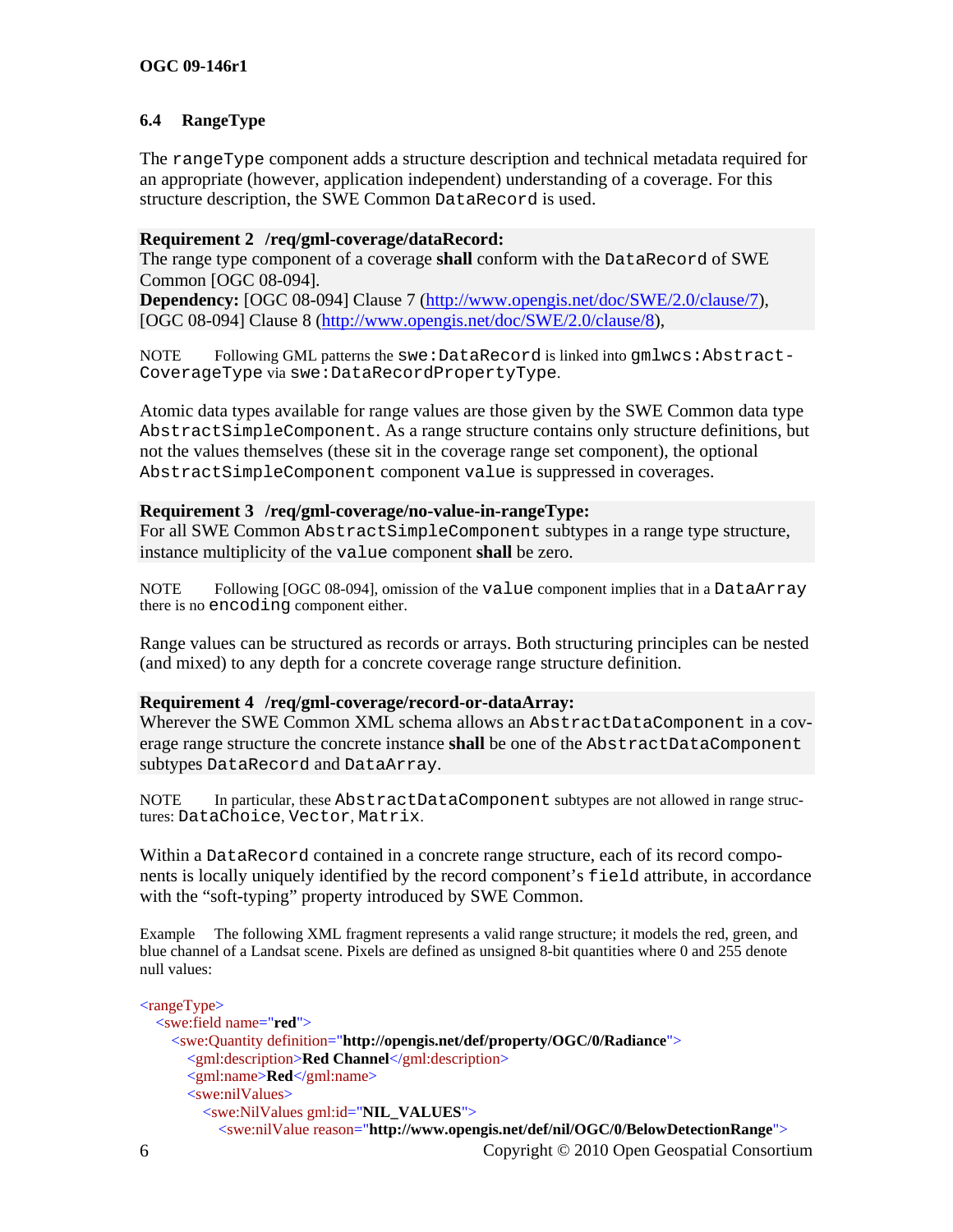```
 0 
            </swe:nilValue>
            <swe:nilValue reason="http://www.opengis.net/def/nil/OGC/0/AboveDetectionRange"> 
              255 
            </swe:nilValue>
          </swe:NilValues>
       </swe:nilValues>
       <swe:uom code="W/cm2"/>
       <swe:constraint>
          <swe:AllowedValues gml:id="VALUE_SPACE">
            <swe:interval>0 255</swe:interval>
            <swe:significantFigures>3</swe:significantFigures>
          </swe:AllowedValues>
       </swe:constraint>
     </swe:Quantity>
   </swe:field>
   <swe:field name="green">
     <swe:Quantity definition="http://opengis.net/def/property/OGC/0/Radiance">
        <gml:description>Green Channel</gml:description>
        <gml:name>Green</gml:name>
        <swe:nilValues xlink:href="#NIL_VALUES"/>
        <swe:uom code="W/cm2"/>
        <swe:constraint xlink:href="#VALUE_SPACE"/>
     </swe:Quantity>
   </swe:field>
   <swe:field name="blue">
     <swe:Quantity definition="http://opengis.net/def/property/OGC/0/Radiance">
       <gml:description>Blue Channel</gml:description>
       <gml:name>Blue</gml:name>
       <swe:nilValues xlink:href="#NIL_VALUES"/>
       <swe:uom code="W/cm2"/>
       <swe:constraint xlink:href="#VALUE_SPACE"/>
     </swe:Quantity>
   </swe:field>
\langlerangeType>
```
#### **6.5 RangeSet coherence**

<span id="page-13-1"></span>Both domainSet and rangeType describe the coverage values given in the rangeSet. Hence, consistency must be enforced between them. The pertaining requirements are listed in this Subclause.

#### **Requirement 5 /req/gml-coverage/one-range-value-per-position:**

For each coordinate position contained in the domain set description of a coverage there **shall** exist exactly one range value in the coverage's range set.

NOTE Both duplicates and values omitted are not allowed. For range values not known for some reason nil values can be used.

#### <span id="page-13-2"></span>**Requirement 6 /req/gml-coverage/range-structure-consistency:**

All range values contained in the range set of a coverage **shall** be consistent with the structure description provided in its range type.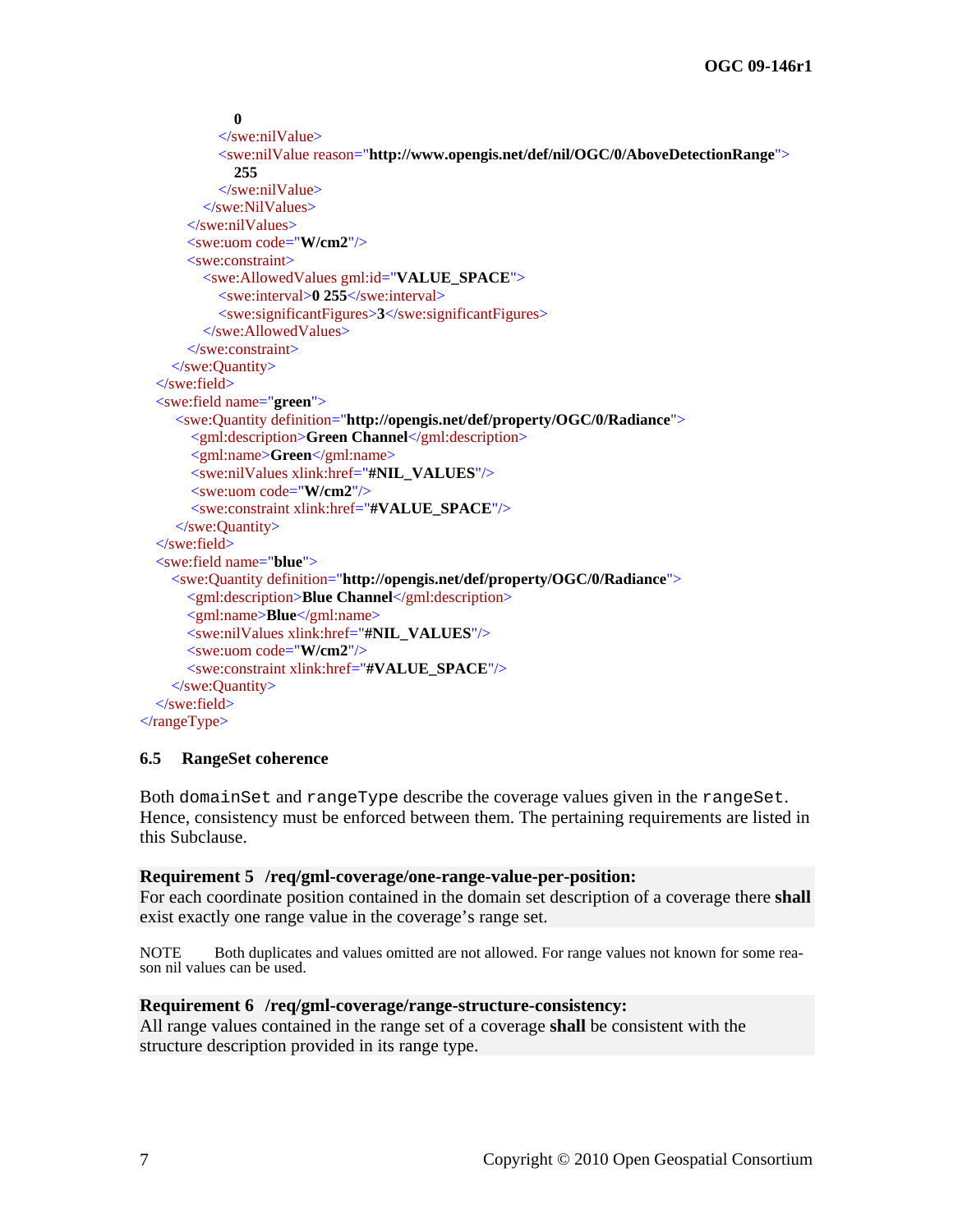### <span id="page-14-0"></span>**6.6 Specific coverage types**

This standard supports all coverage types which GML 3.2.1 [OGC 07-036] supports, which implement the discrete coverage types defined in ISO 19123 (listed in parenthesis). The supported types are substitutable from Coverage and include:

- MultiPointCoverage (ISO 19123: CV\_DiscretePointCoverage)
- MultiCurveCoverage (ISO 19123: CV\_DiscreteCurveCoverage)
- MultiSurfaceCoverage (ISO 19123: CV\_DiscreteSurfaceCoverage)
- MultiSolidCoverage (ISO 19123: CV DiscreteSolidCoverage)
- GridCoverage (ISO 19123: CV\_DiscreteGridPointCoverage)
- RectifiedGridCoverage (ISO 19123: CV DiscreteGridPointCoverage)
- ReferenceableGridCoverage (added to GML via Change Request [OGC 07- 112r3])

The above coverage types may be used as is, or new coverage types may be constructed by using or deriving from one of the subtypes of Coverage or one of its subtypes.

#### <span id="page-14-1"></span>**Requirement 7 /req/gml-coverage/coverage-derivation:**

The type of the root element of a coverage document instance **shall** be a concrete direct or indirect subtype of Coverage.

Figure 2 shows the UML diagram of the coverage hierarchy.

NOTE As in GML, continuous coverages are not currently supported. Consequently, ContinuousCoverage does not have any concrete subtype.

# **6.6.1 DiscreteCoverage**

The domain set of a discrete coverage consists of either spatial or temporal geometry objects, finite in number. The range set is comprised of a finite number of attribute values each of which is associated to every direct position within any single spatiotemporal object in the domain. In other words, the range values are constant on each spatiotemporal object in the domain. This coverage function maps each element from the coverage domain to an element in its range.

This class serves as the head of a specialization hierarchy which contains MultiPointCoverage, MultiCurveCoverage, MultiSurfaceCoverage, and MultiSolidCoverage.

NOTE In GML 3.2.1 [OGC 07-036] grid coverages are contained in this class hierarchy as well based on a distinction between discrete and continuous coverages which is not considered state of the art any more. This Application Schema changes the hierarchy in that coverages are put separately, allowing to model continuous grid coverages.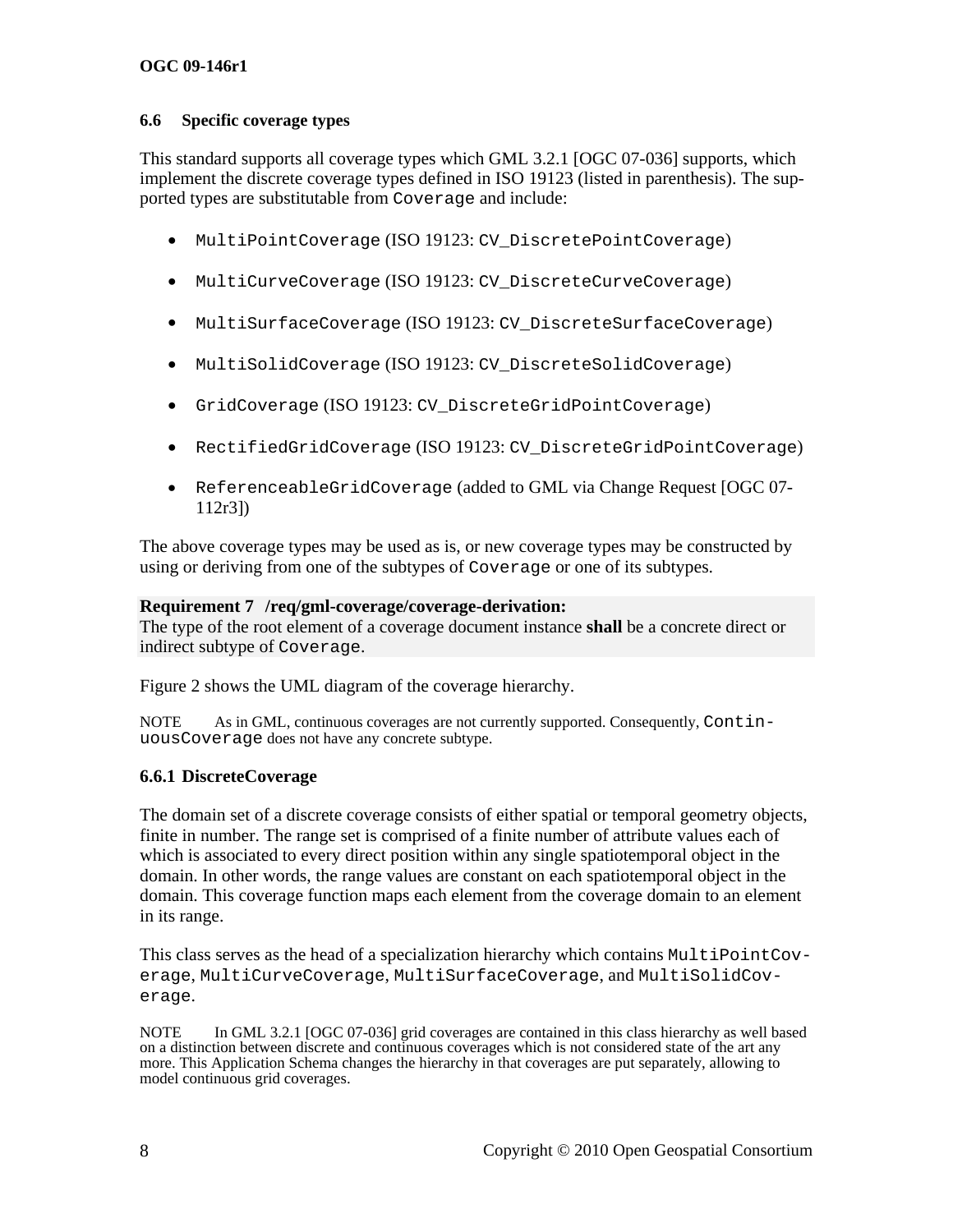<span id="page-15-0"></span>

**Figure 2: The Coverage type hierarchy** 

# **6.6.2 ContinuousCoverage**

A continuous coverage as defined in ISO 19123 is a coverage that can return different values for the same feature attribute at different direct positions within a single spatiotemporal object in its spatiotemporal domain. The base type for continuous coverages is Continuous-Coverage.

Abstract class ContinuousCoverage serves as the head of a substitution group which may contain any continuous coverage whose type is derived from ContinuousCoverage. It parallels GML::ContinuousCoverage, except that the coverageFunction element has been moved "up" into Coverage.

NOTE This GML handling of continuous coverages is under reconsideration, therefore use of ContinuousCoverage is not encouraged. The various grid coverage types (see Subclause [6.6.7](#page-17-1)ff) allow already modelling certain types of continuous coverages.

# **6.6.3 MultiPointCoverage**

In a MultiPointCoverage the domain set is a GM\_MultiPoint, that is a collection of arbitrarily distributed geometric points.

# <span id="page-15-1"></span>**Requirement 8 /req/gml-coverage/multiPointCoverage:**

A coverage of type MultiPointCoverage **shall** have a content model identical with DiscreteCoverage, except that the domainSet shall have GML: : MultiPoint values.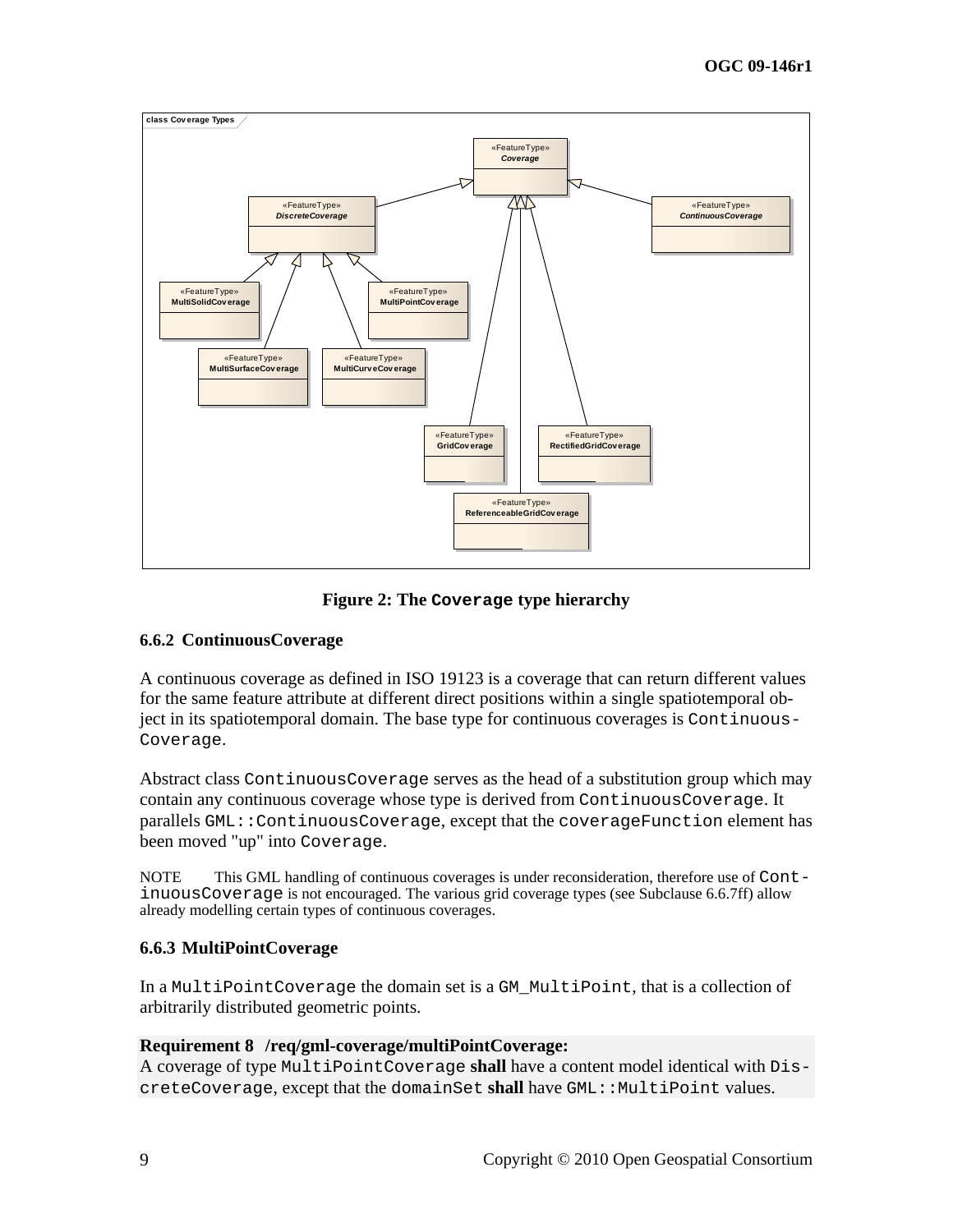# <span id="page-16-0"></span>**OGC 09-146r1**

In the GML representation of a MultiPointCoverage the mapping from the domain to the range is straightforward:

- For  $gml:DataBlock encodings the points of the qmlcov:MultiPoint are$ mapped in document order to the tuples of the data block.
- For gml:CompositeValue encodings the points of the gmlcov:MultiPoint are mapped to the members of the composite value in document order.
- For gml: File encodings the points of the gmlcov: MultiPoint are mapped to the records of the file in sequential order.

# **6.6.4 MultiCurveCoverage**

In a MultiCurveCoverage the domain is partitioned into a collection of curves comprising a GM\_MultiCurve. The coverage function then maps each curve in the collection to a value in the range set.

#### <span id="page-16-1"></span>**Requirement 9 /req/gml-coverage/multiCurveCoverage:**

A coverage of type MultiCurveCoverage **shall** have a content model identical with DiscreteCoverage, except that the domainSet **shall** have "GML 3.2"::MultiCurve values.

In the GML representation of a MultiCurveCoverage the mapping from the domain to the range is straightforward:

- For gml:DataBlock encodings the curves of the gmlcov:MultiCurve are mapped in document order to the tuples of the data block.
- For  $g$ ml:CompositeValue encodings the curves of the  $g$ mlcov:MultiCurve are mapped to the members of the composite value in document order.
- For  $qml:File encodings$  the curves of the  $qmlcov:MultiCurve$  are mapped to the records of the file in sequential order.

# **6.6.5 MultiSurfaceCoverage**

In a MultiSurfaceCoverage the domain is partitioned into a collection of surfaces comprising a GM\_MultiSurface. The coverage function maps each surface in the collection to a value in the range set.

#### <span id="page-16-2"></span>**Requirement 10 /req/gml-coverage/multiSurfaceCoverage:**

A coverage of type MultiSurfaceCoverage **shall** have a content model identical with DiscreteCoverage, except that the domainSet shall have GML: : MultiSurface values.

In the GML representation of a MultiSurfaceCoverage the mapping from the domain to the range is straightforward:

• For gml:DataBlock encodings the surfaces of the gmlcov:MultiSurface are mapped in document order to the tuples of the data block.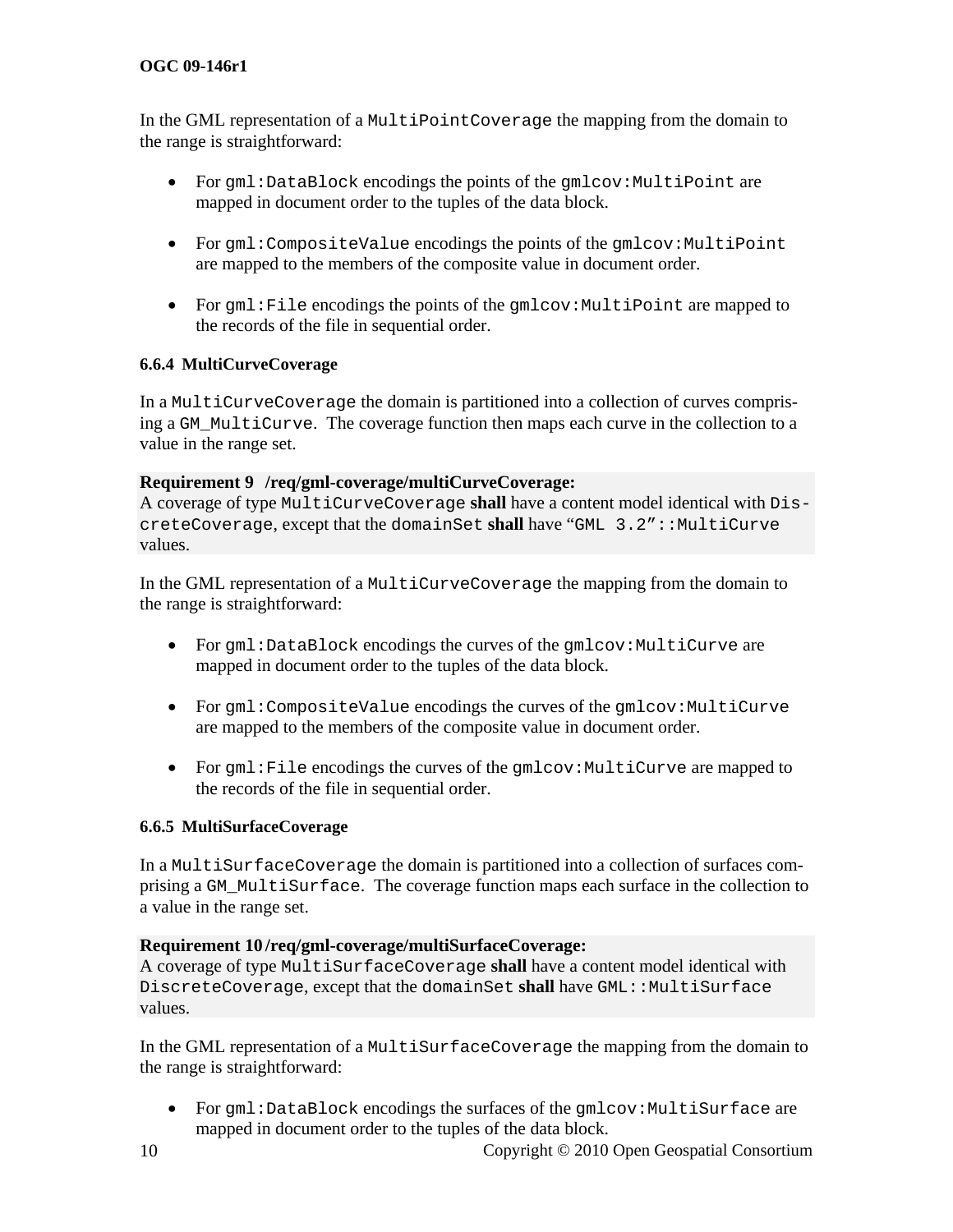- <span id="page-17-0"></span>• For  $gml:CompositeValue$  encodings the surfaces of the  $gmlow:MultiSur$ face are mapped to the members of the composite value in document order.
- For  $gml:File encodings$  the surfaces of the  $gmlcov:MultiSurface$  are mapped to the records of the file in sequential order.

#### **6.6.6 MultiSolidCoverage**

In a MultiSolidCoverage the domain is partitioned into a collection of solids comprising a GM\_MultiSolid. The coverage function then maps each solid in the collection to a value in the range set.

#### <span id="page-17-2"></span>**Requirement 11 /req/gml-coverage/multiSolidCoverage:**

A coverage of type MultiSolidCoverage **shall** have a content model identical with DiscreteCoverage, except that the domainSet shall have GML::MultiSolid values.

In the GML representation of a MultiSolidCoverage the mapping from the domain to the range is straightforward:

- For gml:DataBlock encodings the solids of the gmlcov:MultiSolid are mapped in document order to the tuples of the data block.
- For  $gml:Composite Value encodings the solids of the qmlcov:MultiSolid are$ mapped to the members of the composite value in document order.
- For gml: File encodings the solids of the gmlcov: MultiSolid are mapped to the records of the file in sequential order.

# <span id="page-17-1"></span>**6.6.7 GridCoverage**

<span id="page-17-3"></span>A GridCoverage is a discrete point coverage in which the domain is a geometric grid of points encoded using gml:Grid (not its subtypes gml:RectifiedGrid or a subtype of AbstractReferenceableGrid). Note that this is similar to the MultiPointCoverage except that a  $qml:Grid shall be used to describe the domain.$ 

#### **Requirement 12 /req/gml-coverage/gridCoverage:**

A coverage of type GridCoverage shall have a domain that is a GML::Grid.

NOTE Such geometric positioning is introduced in the RectifiedGridCoverage.

In order to address ambiguities in the gml:Grid definition, this GML Application Schema for Coverages imposes additional constraints on the use of a gml:Grid within a gmlcov: GridCoverage. (Specifically, there is no provision in the definition of gml:Grid definition to express the relationship between the grid positions and this geometry's coordinate reference system, which will always exist in some contexts, such as a Web Coverage Service. This coordinate reference system will be explicitly referenced in the srsName attribute of the gml: SRSReferenceGroup of gml:Grid, or be inherited from an enclosing container element, such as the gml:Envelope of this gmlcov:GridCoverage.) Since provision for expressing a relationship does not exist, whenever used in

gmlcov:GridCoverage, the relationship shall be simple. In this simple relationship, the dimension attribute of the gml:Grid shall be identical to the dimension of the geometry's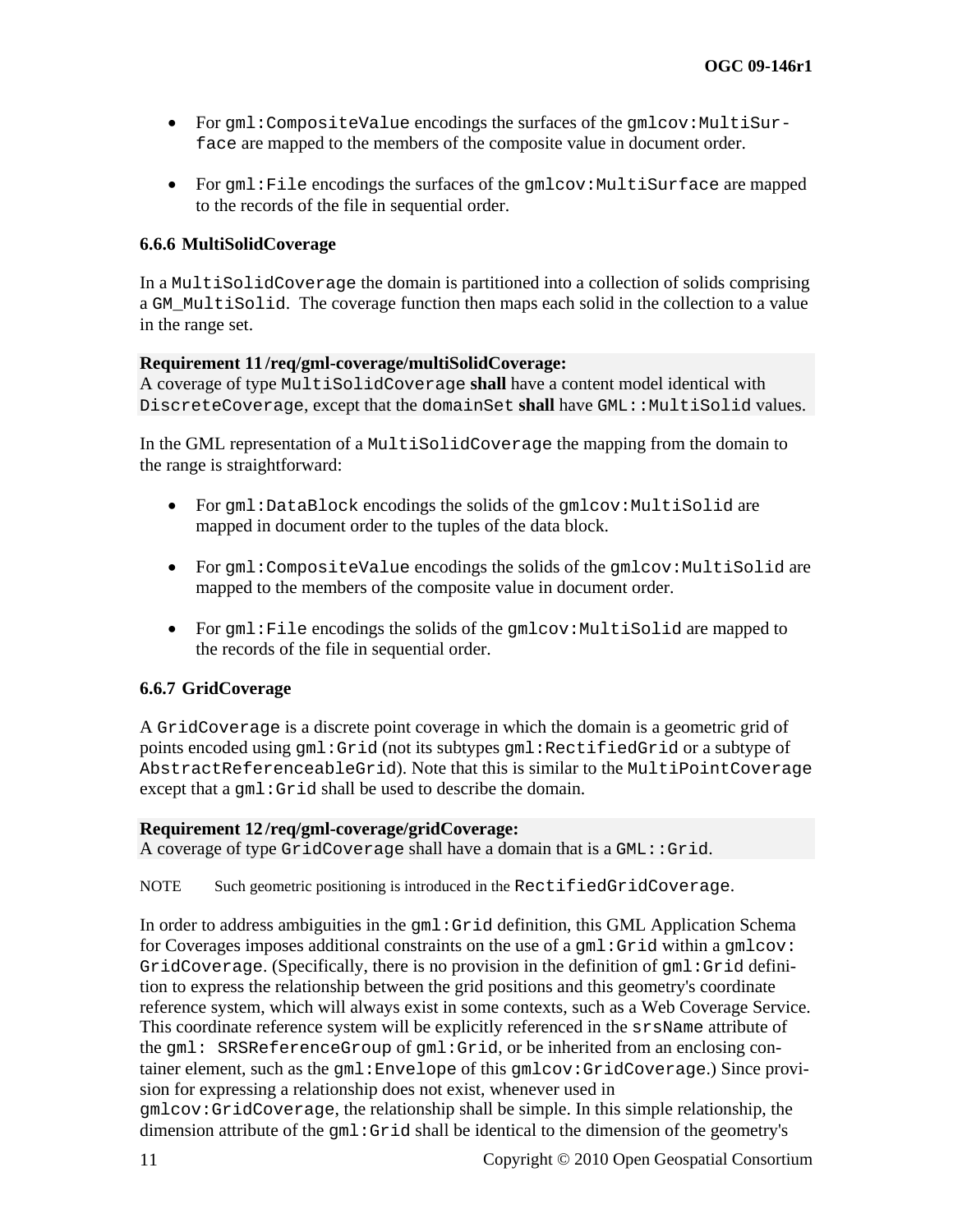<span id="page-18-0"></span>coordinate system, the axes of the gml:Grid shall be identical to the axes of the geometry's coordinate system (which requires that the axisLabels be identical to those in the coordinate system definition), and the limits shall be treated as being expressed as coordinates in the geometry's coordinate reference system.

Clearly these additional constraints are quite limiting, in that gridded datasets whose Reference points happen to exist exactly at integral coordinates of a spatial coordinate system at a spacing of exactly one in all coordinate dimensions are exceedingly rare, unless that coordinate system is part of a gml:ImageCRS. Nevertheless, the gmlcov:GridCoverage is available for such purposes.

It is recommended that the more sensible provisions of the gmlcov: RectifiedGridCoverage or gmlcov:ReferenceableGridCoverage be utilized for all gridded datasets, since their domains can accommodate the simple provisions of the gmlcov:GridCoverage as well as more complex referencing situations.

Since this GridCoverage uses Coverage, it can be used for both discrete and continuous coverages.

# **6.6.8 RectifiedGridCoverage**

A RectifiedGridCoverage is a discrete point coverage based on a rectified grid. It is similar to the grid coverage except that the points of the grid are geometrically referenced.

#### <span id="page-18-1"></span>**Requirement 13 /req/gml-coverage/rectifiedGridCoverage:**

A coverage of type RectifiedGridCoverage **shall** have a domain that is a GML::RectifiedGrid geometry.

Since this RectifiedGridCoverage uses Coverage, it can be used for both discrete and continuous coverages.

# **6.6.9 ReferenceableGridCoverage**

A ReferenceableGridCoverage is an implementation of ISO 19123 DiscreteGrid-PointCoverage for a ReferenceableGrid domain.

#### <span id="page-18-2"></span>**Requirement 14 /req/gml-coverage/referenceableGridCoverage:**

A coverage of type ReferenceableGridCoverage **shall** have a domain geometry that is a subtype of GML::ReferenceableGrid.

Since this ReferenceableGridCoverage uses the gmlcov:AbstractCoverage-Type, it can be used for both discrete and continuous coverages.

NOTE The equivalent of this element has been added to GML 3.2.1 by approved Change Request 07- 112r3 and, therefore, has been added to this standard as well.

#### **6.7 Complete coverage example**

Example The following is a complete RectifiedGridCoverage instance:

 $\langle$  2xml version="1.0" encoding="UTF-8" ?> <gmlcov:RectifiedGridCoverage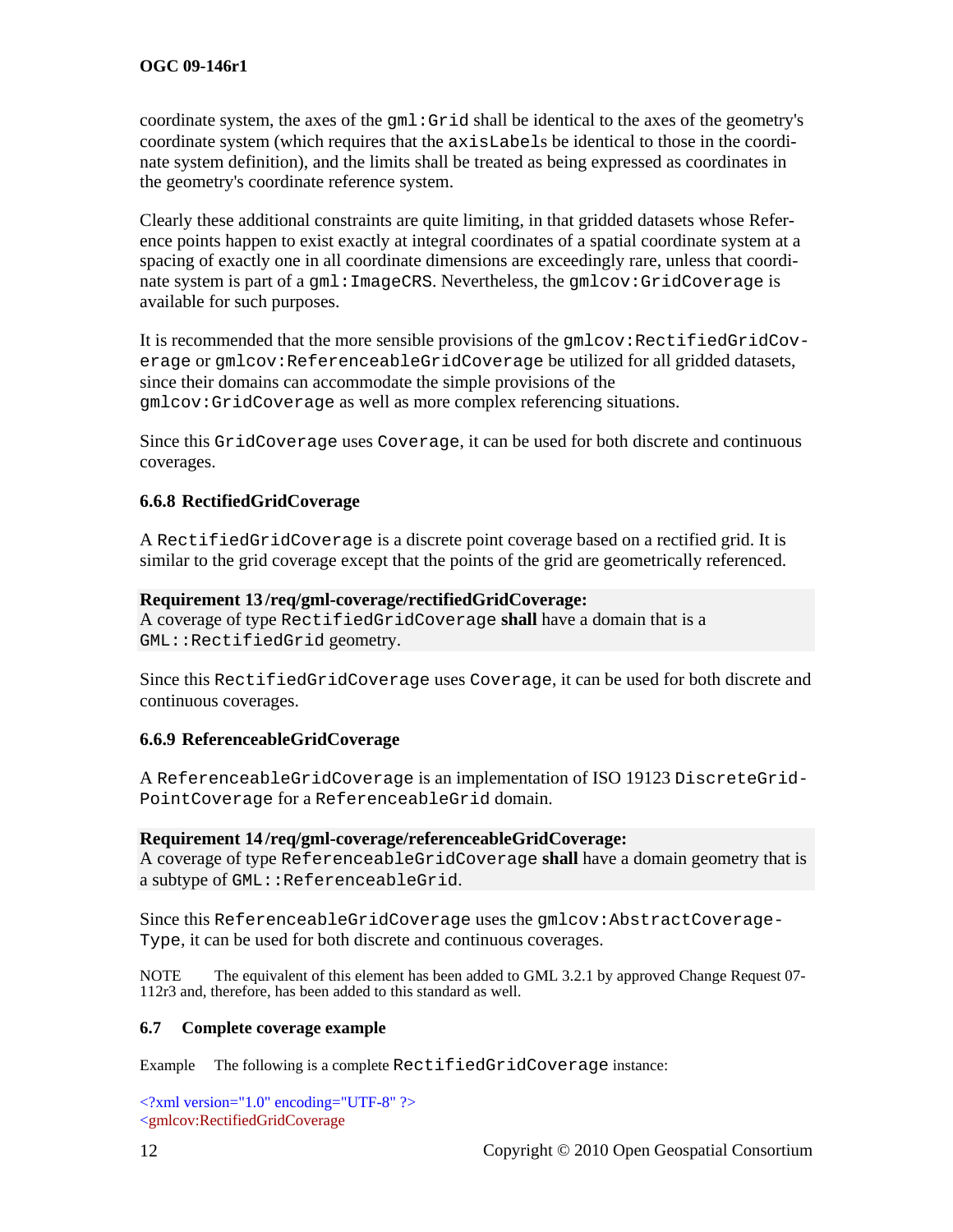```
 xmlns="http://www.w3.org/2001/XMLSchema" 
   xmlns:xsi="http://www.w3.org/2001/XMLSchema-instance" 
  xmlns:xlink="http://www.w3.org/1999/xlink" 
  xmlns:gmlcov="http://www.opengis.net/gmlcov/1.0"
  xmlns:gml="http://www.opengis.net/gml/3.2"
   xsi:schemaLocation= 
     "http://www.opengis.net/gmlcov/1.0 http://schemas.opengis.net/gmlcov/1.0/gmlcovAll.xsd"
   gml:id="C001"> 
  \leqgml:boundedBy> <gml:Envelope srsName="http://www.opengis.net/def/crs/EPSG/0/4326" axisLabels="Lat Long" 
       uomLabels="deg deg" srsDimension="2"> 
       <gml:lowerCorner>1 1</gml:lowerCorner>
       <gml:upperCorner>3 3</gml:upperCorner> 
     </gml:Envelope> 
   </gml:boundedBy>
   <gml:domainSet>
     <gml:RectifiedGrid gml:id="RG001_C001" 
       srsName="http://www.opengis.net/def/crs/EPSG/0/4326" axisLabels="Lat Long" 
       uomLabels="deg deg" dimension="2"> 
       <gml:limits>
          <gml:GridEnvelope>
            <gml:low>0 0</gml:low> 
            <gml:high>9999 9999</gml:high> 
          </gml:GridEnvelope>
       </gml:limits>
       <gml:axisLabels>Lat Long</gml:axisLabels> 
       <gml:origin>
          <gml:Point gml:id="P001_C001" srsName="http://www.opengis.net/def/crs/EPSG/0/4326">
            <gml:pos>99. 99.9</gml:pos> 
          </gml:Point>
       </gml:origin>
       <gml:offsetVector>1 0</gml:offsetVector> 
       <gml:offsetVector>0 1</gml:offsetVector> 
     </gml:RectifiedGrid>
   </gml:domainSet>
   <rangeType> 
     <swe:field name="white"> 
       <swe:Quantity definition="http://opengis.net/def/property/OGC/0/Radiance"> 
         <gml:description>Panchromatic</gml:description> 
         <gml:name>White</gml:name> 
         <swe:nilValues> 
            <swe:nilValue reason="http://www.opengis.net/def/nil/OGC/0/BelowDetectionRange"> 
 0 
           </swe:nilValue>
           <swe:nilValue reason="http://www.opengis.net/def/nil/OGC/0/AboveDetectionRange"> 
              255 
           </swe:nilValue>
         </swe:nilValues> 
         <swe:uom code="W/cm2"/> 
         <swe:constraint> 
           <swe:AllowedValues> 
              <swe:interval>0 255</swe:interval> 
              <swe:significantFigures>3</swe:significantFigures> 
           </swe:AllowedValues> 
         </swe:constraint> 
       </swe:Quantity> 
     </swe:field> 
  \langlerangeType>
```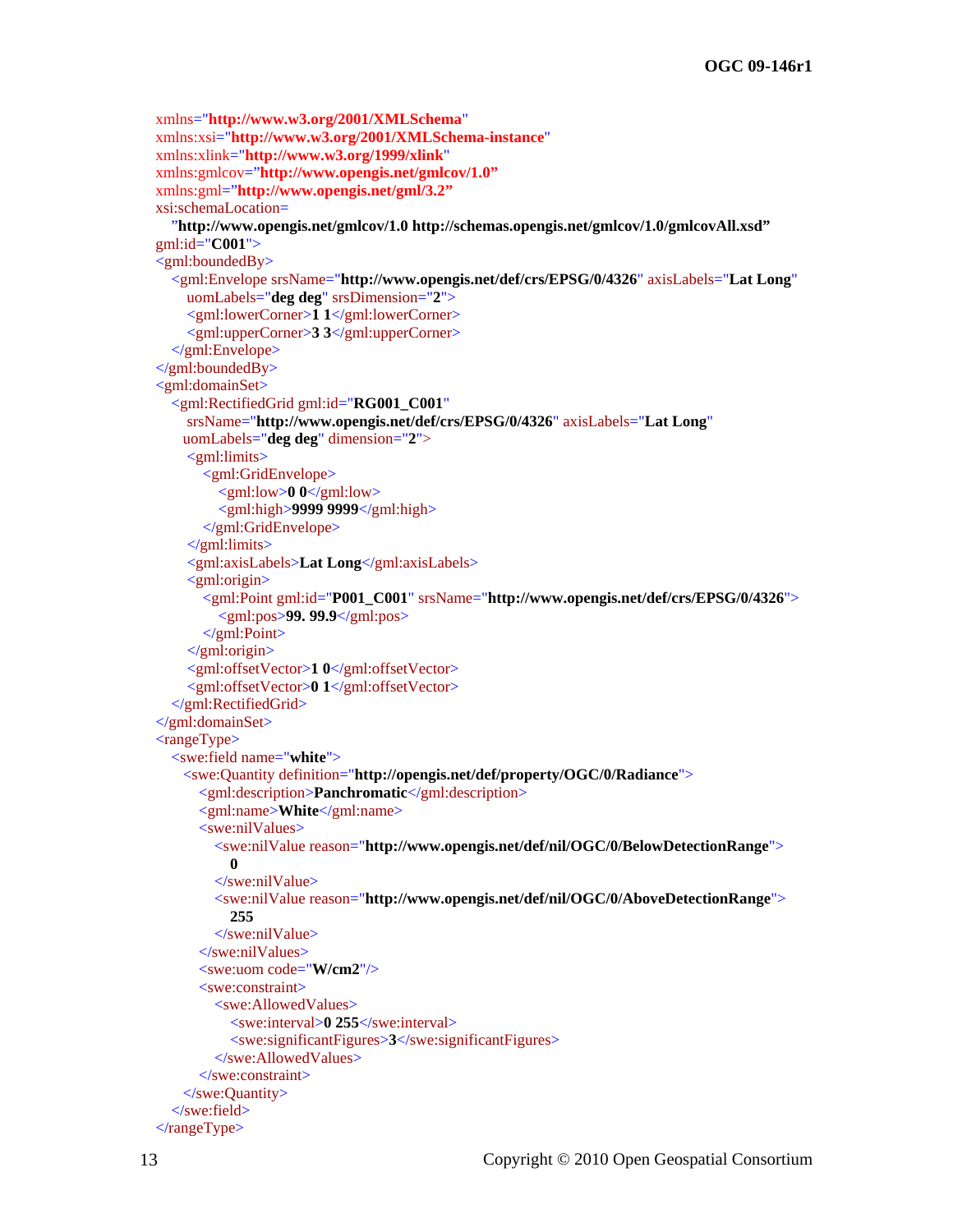<gml:coverageFunction> <gml:GridFunction> <gml:sequenceRule axisOrder="**+1 +2**">**Linear**</gml:sequenceRule> <gml:startPoint>**0 0**</gml:startPoint> </gml:GridFunction> </gml:coverageFunction>  $\leq$ gml:rangeSet $>$  <DataBlock> <rangeParameters/> <tupleList>  $1^2$  2 3 4 5 6 7 8 9 10 11 12 13 14 15 </tupleList> </DataBlock> </gml:rangeSet> </gmlcov:RectifiedGridCoverage>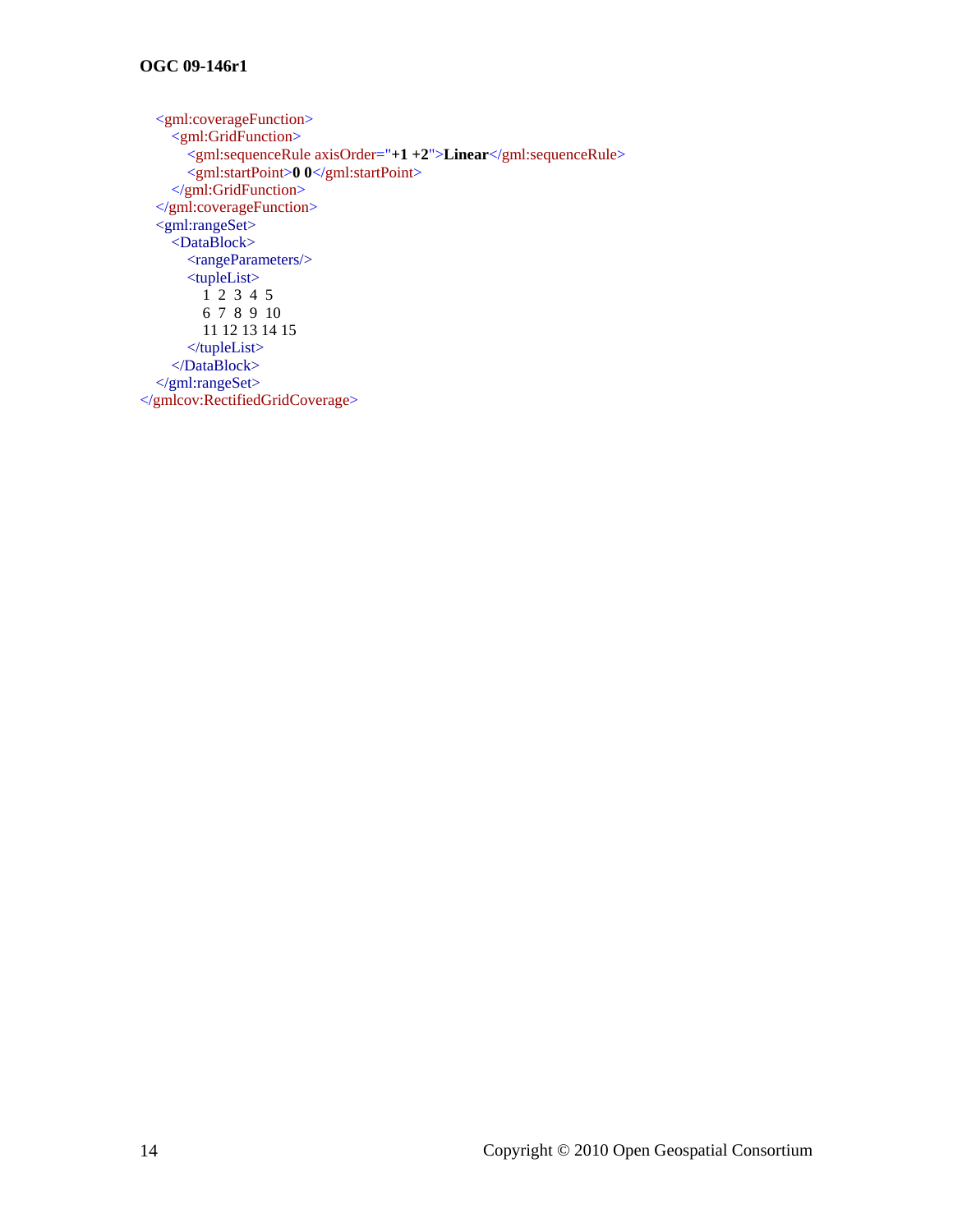# **Bibliography**

- <span id="page-21-1"></span><span id="page-21-0"></span>[1] OGC 09-110r3, *Web Coverage Service (WCS) Core Interface Standard*, version 2.0, 2010
- [2] W3C Recommendation, *XML Path Language (XPath)*, version 2.0, 2007 ([www.w3.org/xpath20](http://www.w3.org/xpath20))
- [3] ISO/IEC 19757-3:2006 Information technology Document Schema Definition Languages (DSDL) – Part 3: Rule-based validation – Schematron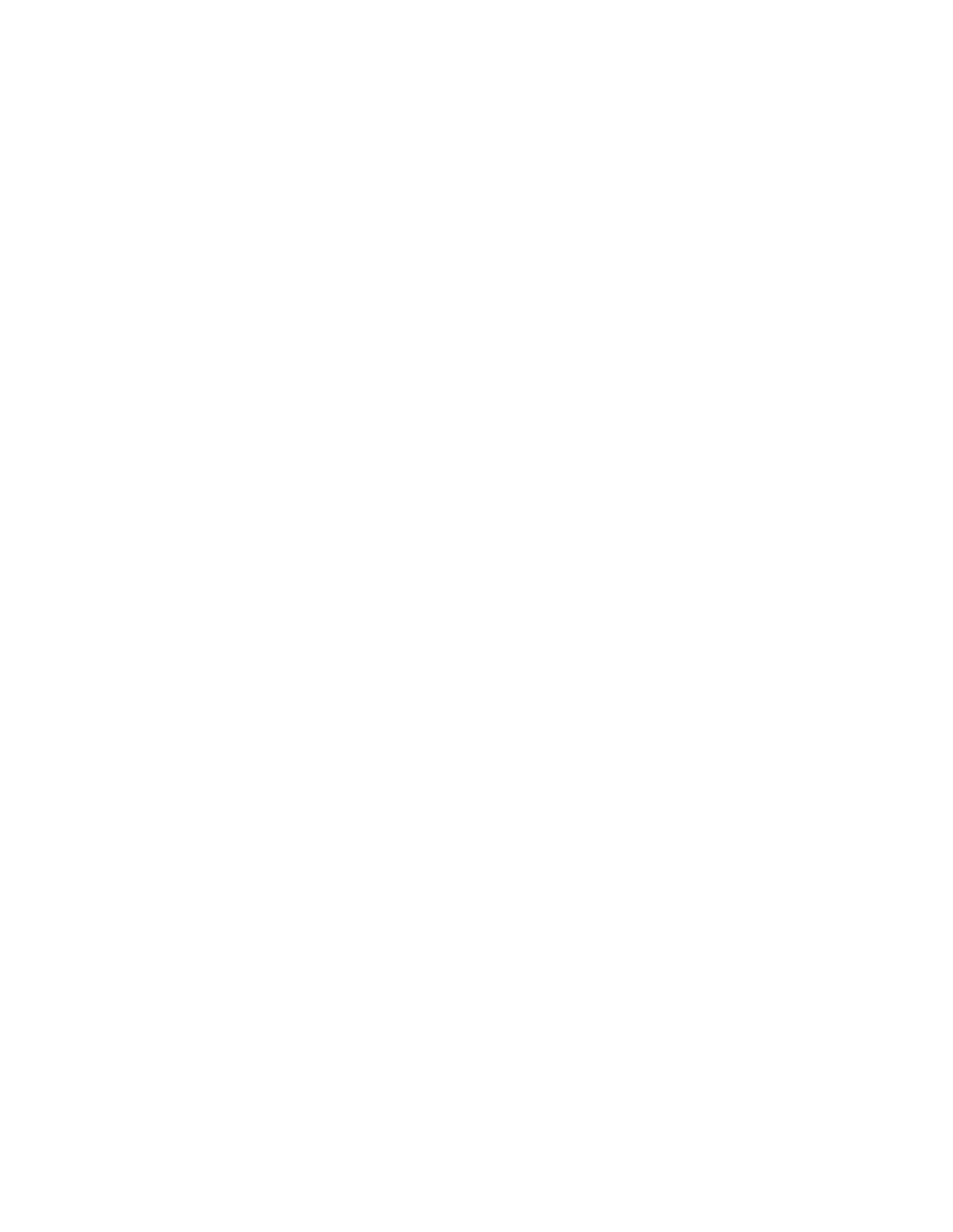#### **Annex A (normative)**

### **Abstract test suite**

<span id="page-23-0"></span>This Annex specifies an Abstract Test Suite which shall be passed in completeness by any implementation claiming conformance with this Application Schema.

# **A.1 Conformance Test Class: gml-coverage**

The OGC URI identifier of this conformance class is: <http://www.opengis.net/spec/GMLCOV/1.0/conf/gml-coverage>. Tests identifiers below are relative to <http://www.opengis.net/spec/GMLCOV/1.0/>.

#### **A.1.1 Document validates**

#### **Test id: /conf/gml-coverage/structural-adherence**

- **Test Purpose: Requirement [/req/gml-coverage/structural-adherence:](#page-11-2)** [Any XML document instantiating a concrete subtype of](#page-11-2) [Coverage shall](#page-11-2) **conform** [with the UML diagram in Figure 1, with Table 2, and with the](#page-11-2)  [XML schema defined as part of this standard.](#page-11-2)
- **Test method:** Load document into an XML validator. Test passes if coverage instance document is a valid concrete subtype of gmlcov:AbstractCoverage-Type*.*

#### **A.1.2 DataRecord range structure**

- **Test id: /conf/gml-coverage/dataRecord**
- **Test Purpose: Requirement [/req/gml-coverage/dataRecord:](#page-12-1)**  [The range type component of a coverage](#page-12-1) **shall** conform with the [Data-](#page-12-1)[Record](#page-12-1) [of SWE Common \[OGC 08-094\].](#page-12-1)
- **Test method:** Validate XML structure of given coverage instance against SWE Common by evaluating its conformance test suite. Test passes if all applicable SWE Common tests pass.

# **A.1.3 No value component in rangeType**

- **Test id: /conf/gml-coverage/no-value-in-rangeType**
- **Test Purpose: Requirement [/req/gml-coverage/no-value-in-rangeType:](#page-12-2)**  [For all SWE Common](#page-12-2) [AbstractSimpleComponent](#page-12-2) [subtypes in a range](#page-12-2)  [type structure, instance multiplicity of the](#page-12-2) [value](#page-12-2) [component](#page-12-2) **shall** be zero.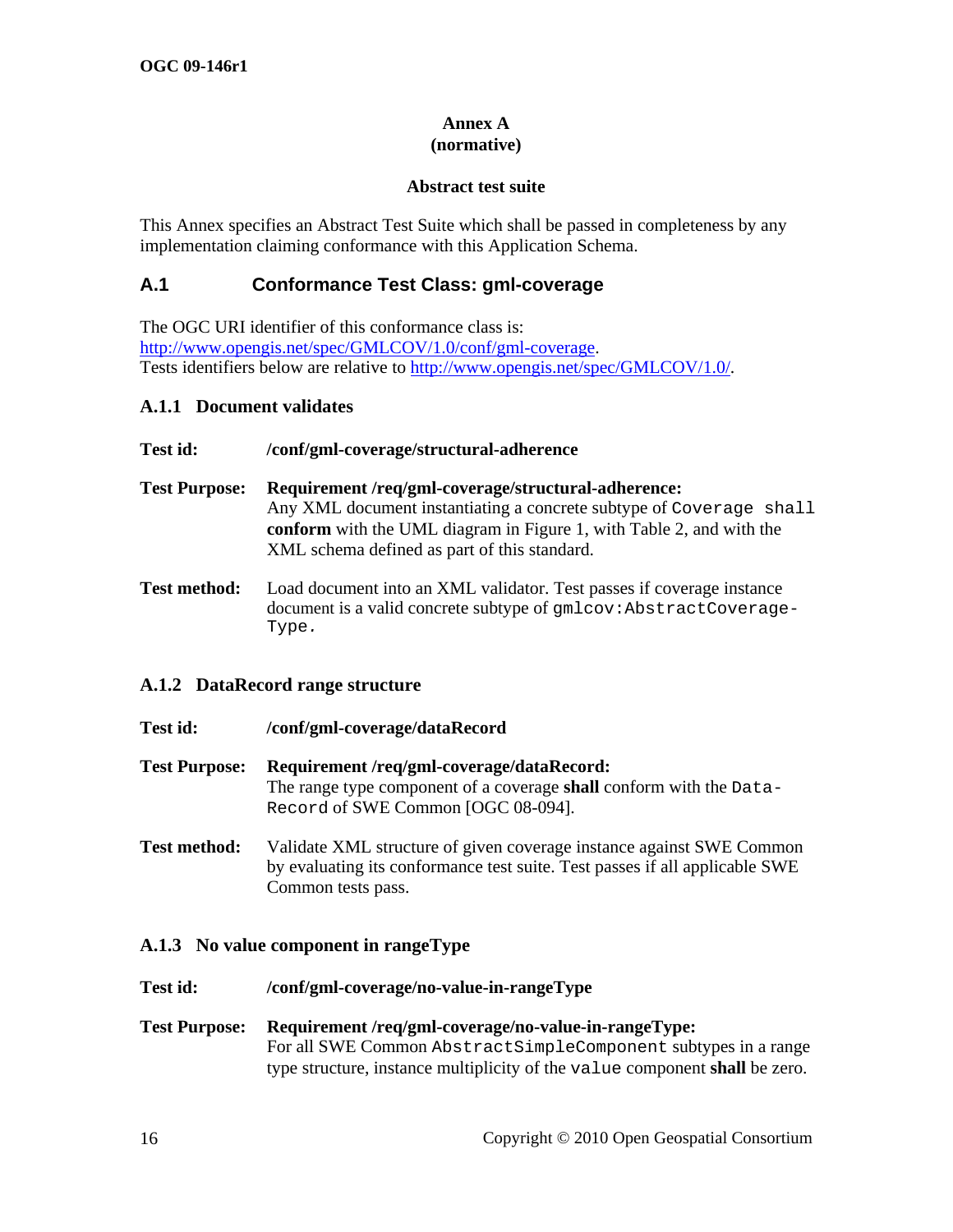<span id="page-24-0"></span>**Test method:** Inspect swe:DataRecord element in the given instance document and check that no value component is present.

One way of doing so is to evaluate this Schematron rule:

```
<sch:rule context="//swe:Quantity | 
//swe:QuantityRange |//swe:Count|//swe:CountRange | 
//swe:Time | //swe:TimeRange | //swe:Boolean | 
//swe:Category | //swe:CategoryRange | //swe:Text"> 
<sch:assert test="count(//swe:value)=0"/> 
</sch:rule>
```
Test passes if constraint holds.

#### **A.1.4 Admissible** DataRecord **subtypes**

#### **Test id: /conf/gml-coverage/record-or-dataArray**

- **Test Purpose: Requirement [/req/gml-coverage/record-or-dataArray:](#page-12-3)**  [Wherever the SWE Common XML schema allows an](#page-12-3) [AbstractData-](#page-12-3)[Component](#page-12-3) [in a coverage range structure the concrete instance](#page-12-3) **shall** be one [of the](#page-12-3) [AbstractDataComponent](#page-12-3) [subtypes](#page-12-3) [DataRecord](#page-12-3) [and](#page-12-3)  [DataArray](#page-12-3)[.](#page-12-3)
- **Test method:** Inspect the given instance document and check the above constraint. One way of doing so is to evaluate this Schematron rule:

```
<sch:rule> 
<sch:assert test="descendant-or-self::* 
     [name()='swe:DataRecord' or 
      name()='swe:DataArray']" 
/> 
</sch:rule>
```
Test passes if constraint holds.

#### **A.1.5 Exactly one range value**

#### **Test id: /conf/gml-coverage/one-range-value-per-position**

**Test Purpose: Requirement** [Both](#page-13-1) [domainSet](#page-13-1) [and](#page-13-1) [rangeType](#page-13-1) [describe the coverage](#page-13-1)  [values given in the](#page-13-1) [rangeSet.](#page-13-1) [Hence, consistency must be enforced be](#page-13-1)[tween them. The pertaining requirements are listed in this Subclause.](#page-13-1) 

> [/req/gml-coverage/one-range-value-per-position:](#page-13-1)  [For](#page-13-1) [each](#page-13-1) [coordinate](#page-13-1) [position contained in the domain set description of](#page-13-1)  a coverage there **shall** [exist exactly one range value in the coverage's range](#page-13-1)  [set.](#page-13-1)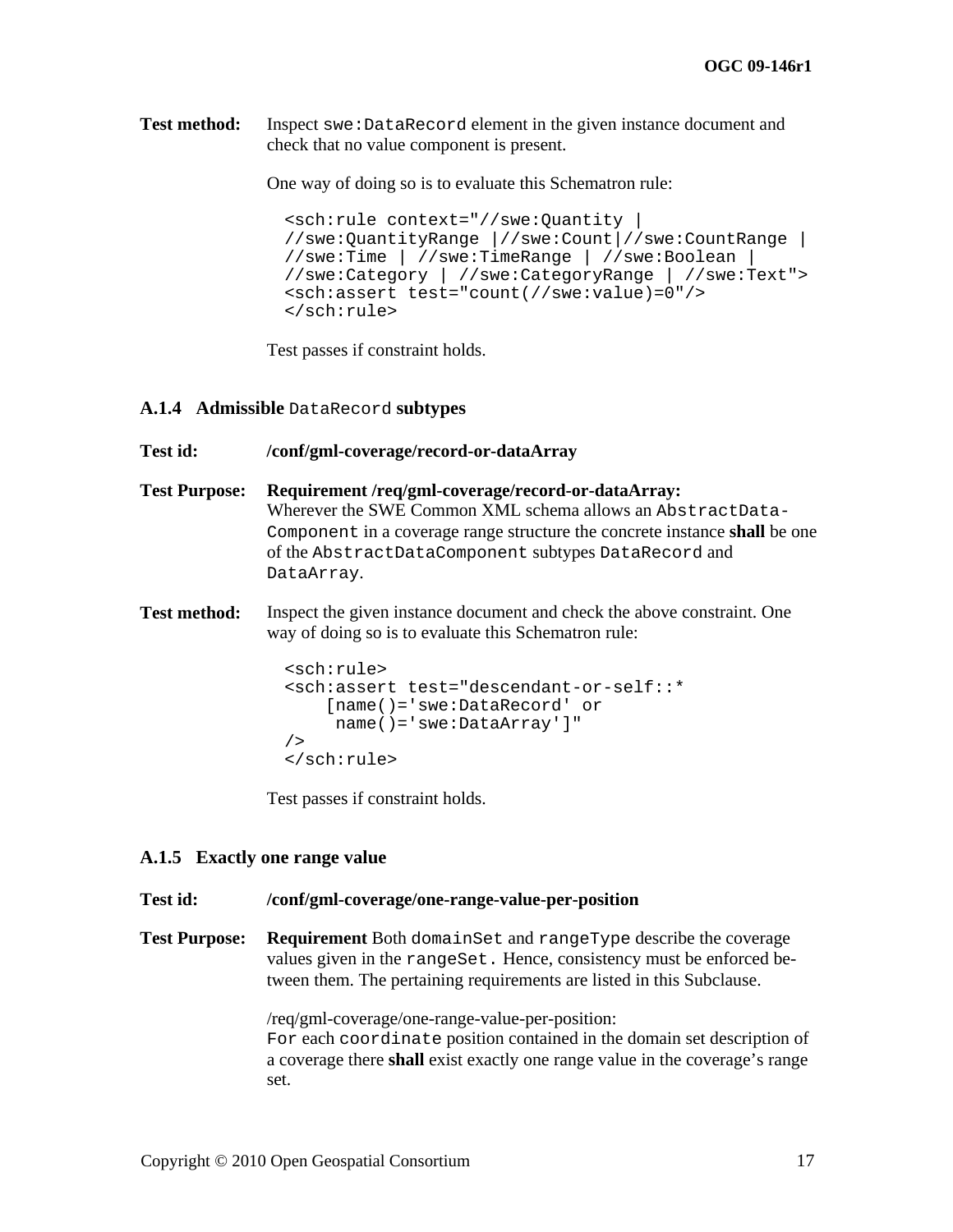<span id="page-25-0"></span>**Test method:** Inspect the given instance document and check, for each possible cell location as defined in the coverage's domain set, that there is exactly one corresponding value in the range set.

# **A.1.6 Range values adhere to range structure definition**

- **Test id: /conf/gml-coverage/range-structure-consistency**
- **Test Purpose: Requirement [/req/gml-coverage/range-structure-consistency:](#page-13-2)**  [All range values contained in the range set of a coverage](#page-13-2) **shall** be consistent [with the structure description provided in its range type.](#page-13-2)
- **Test method:** Inspect the given instance document and check, for each range value tuple:
	- Number of tuple components adheres to range structure definition.
	- Data type of each atomic value conforms to the corresponding data type specification in the range structure definition.
	- Value of attribute uom in gml:QuantityList in gml:rangeSet consistent with value of attributes code in swe:uom and definition in swe:Quantity in gmlcov:rangeType.

Test passes if constraints evaluate to true.

# **A.1.7 Coverage type correctly derived**

#### **Test id: /conf/gml-coverage/coverage-derivation**

- **Test Purpose: Requirement [/req/gml-coverage/coverage-derivation:](#page-14-1)**  [The type of the root element of a coverage document instance](#page-14-1) **shall** be a [concrete direct or indirect subtype of](#page-14-1) [Coverage.](#page-14-1)
- **Test method:** Check whether the XML type of the root element of the given instance document
	- Is not abstract
	- Is a direct or indirect subtype of  $qmlcov:AbstractCoverage$ .

Test passes if constraints evaluate to true.

### **A.1.8 Correct structure of multi-point coverage**

#### **Test id: /conf/gml-coverage/multiPointCoverage**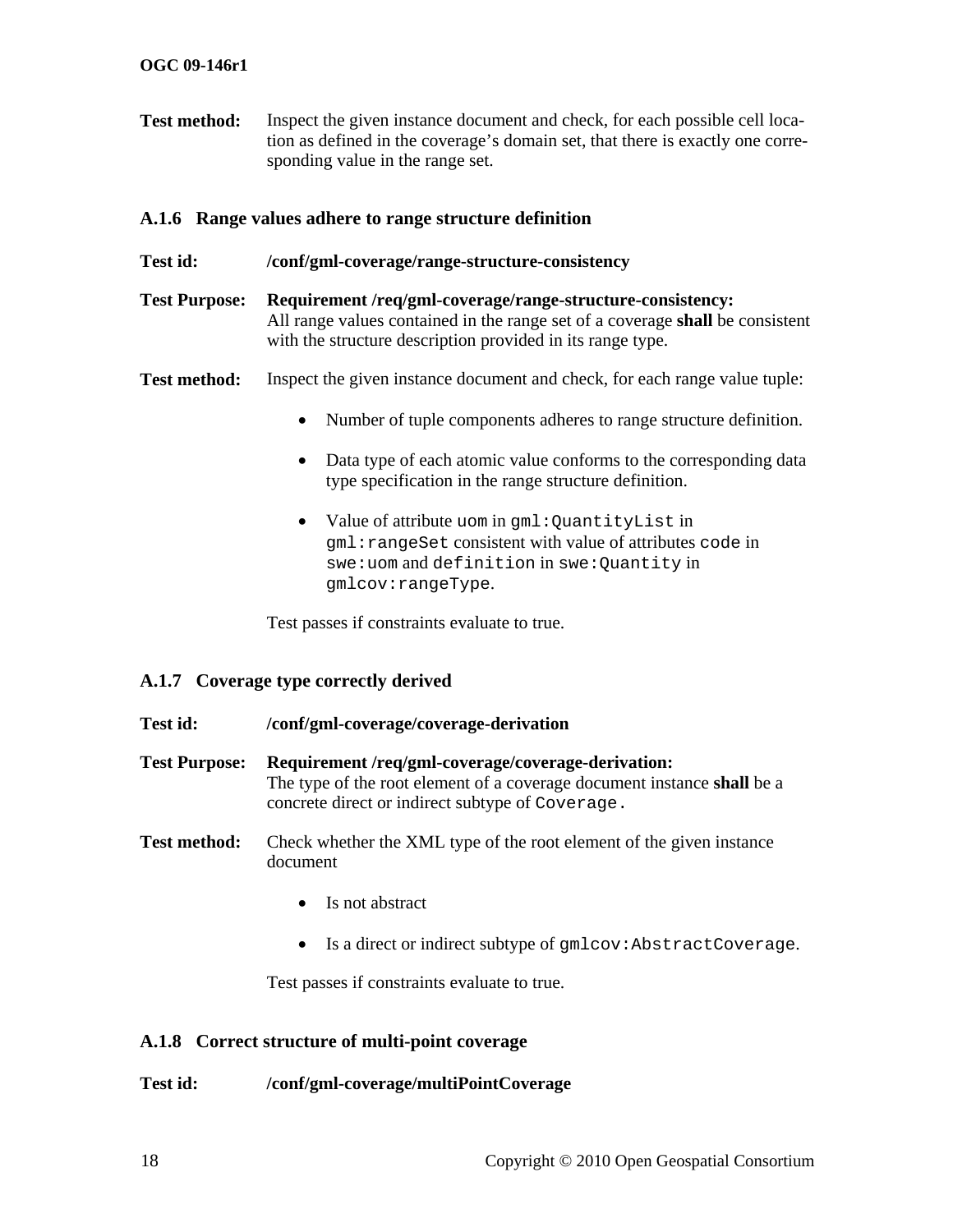<span id="page-26-0"></span>**Test Purpose: Requirement [/req/gml-coverage/multiPointCoverage:](#page-15-1)**  [A coverage of type](#page-15-1) [MultiPointCoverage](#page-15-1) **shall** [have a content model](#page-15-1)  [identical with](#page-15-1) [DiscreteCoverage](#page-15-1)[, except that the](#page-15-1) [domainSet](#page-15-1) **[shall](#page-15-1)**  [have](#page-15-1) [GML::MultiPoint](#page-15-1)

**Test method:** Check the XML type of the root element of the given instance document.

- If type is MultiPointCoverage: check whether the document's domainSet element contains values of type gml:MultiPoint.
- otherwise: pass test.

Test passes if constraints evaluate to true.

#### **A.1.9 Correct structure of multi-curve coverage**

#### **Test id: /conf/gml-coverage/multiCurveCoverage**

**Test Purpose: Requirement [/req/gml-coverage/multiCurveCoverage:](#page-16-1)**  [A coverage of type](#page-16-1) [MultiCurveCoverage shall](#page-16-1) **have** [a content model](#page-16-1)  [identical with DiscreteCoverage,](#page-16-1) [except that](#page-16-1) [the domainSet shall](#page-16-1) [have](#page-16-1) **"GML** [3.2"::MultiCurve values.](#page-16-1) 

**Test method:** Check the XML type of the root element of the given instance document.

- If type is MultiCurveCoverage: check whether the document's domainSet element contains values of type gml:MultiCurve.
- otherwise: pass test.

Test passes if constraints evaluate to true.

#### **A.1.10 Correct structure of multi-surface coverage**

| Test id:             | /conf/gml-coverage/multiSurfaceCoverage                                                                                                                                                                                         |  |
|----------------------|---------------------------------------------------------------------------------------------------------------------------------------------------------------------------------------------------------------------------------|--|
| <b>Test Purpose:</b> | Requirement/req/gml-coverage/multiSurfaceCoverage:<br>A coverage of type MultiSurfaceCoverage shall have a content model<br>identical with DiscreteCoverage, except that the domainSet shall<br>have GML:: MultiSurface values. |  |
| <b>Test method:</b>  | Check the XML type of the root element of the given instance document.                                                                                                                                                          |  |
|                      | If type is MultiSurfaceCoverage: check whether the docu-<br>$\bullet$<br>ment's domainSet element contains values of type gml: Multi-<br>Surface.                                                                               |  |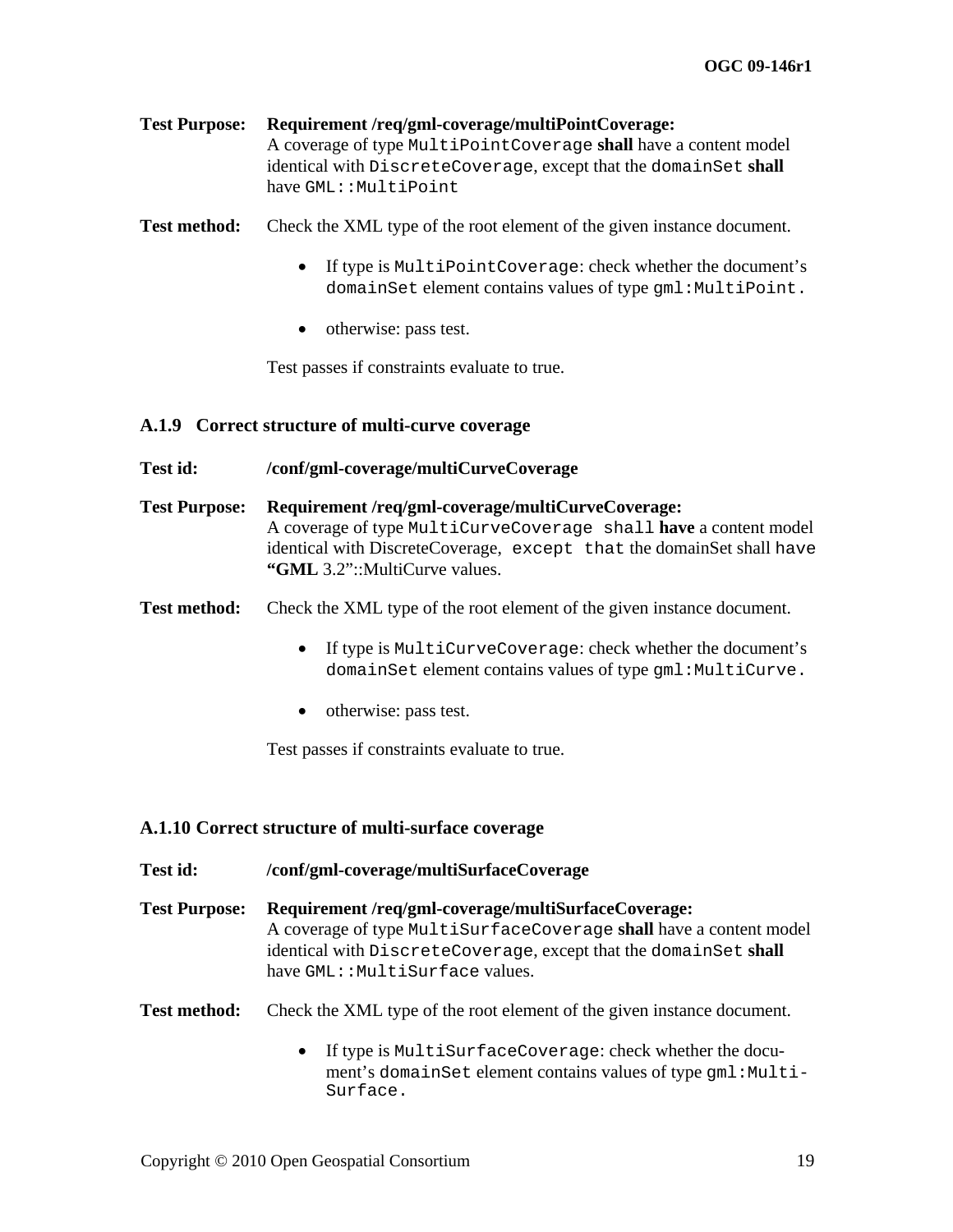• otherwise: pass test.

Test passes if constraints evaluate to true.

# <span id="page-27-0"></span>**A.1.11 Correct structure of multi-solid coverage**

| Test id:             | /conf/gml-coverage/multiSolidCoverage                                                                                                                                                                                     |
|----------------------|---------------------------------------------------------------------------------------------------------------------------------------------------------------------------------------------------------------------------|
| <b>Test Purpose:</b> | Requirement/req/gml-coverage/multiSolidCoverage:<br>A coverage of type MultiSolidCoverage shall have a content model<br>identical with DiscreteCoverage, except that the domainSet shall<br>have GML:: MultiSolid values. |
| <b>Test method:</b>  | Check the XML type of the root element of the given instance document.                                                                                                                                                    |

- If type is MultiSolidCoverage: check whether the document's domainSet element contains values of type gml:MultiSolid.
- otherwise: pass test.

Test passes if constraints evaluate to true.

# **A.1.12 Correct structure of grid coverage**

# **Test id: /conf/gml-coverage/gridCoverage**

**Test Purpose: Requirement** [A](#page-17-3) [GridCoverage](#page-17-3) [is a discrete point coverage in which the](#page-17-3)  [domain is a geometric grid of points encoded using](#page-17-3) [gml:Grid](#page-17-3) [\(not its sub](#page-17-3)[types](#page-17-3) [gml:RectifiedGrid](#page-17-3) [or a subtype of](#page-17-3)  [AbstractReferenceableGrid](#page-17-3)[\). Note that this is similar to the](#page-17-3) [Multi-](#page-17-3)[PointCoverage](#page-17-3) [except that a](#page-17-3) [gml:Grid](#page-17-3) [shall be used to describe the](#page-17-3)  [domain.](#page-17-3) 

#### **[/req/gml-coverage/gridCoverage:](#page-17-3)**

[A coverage of type](#page-17-3) [GridCoverage](#page-17-3) [shall have a domain that is a](#page-17-3)  [GML::Grid](#page-17-3)[.](#page-17-3) 

**Test method:** Check the XML type of the root element of the given instance document.

- If type is GridCoverage: check whether the document's domainSet element is a gml:Grid.
- otherwise: pass test.

Test passes if constraints evaluate to true.